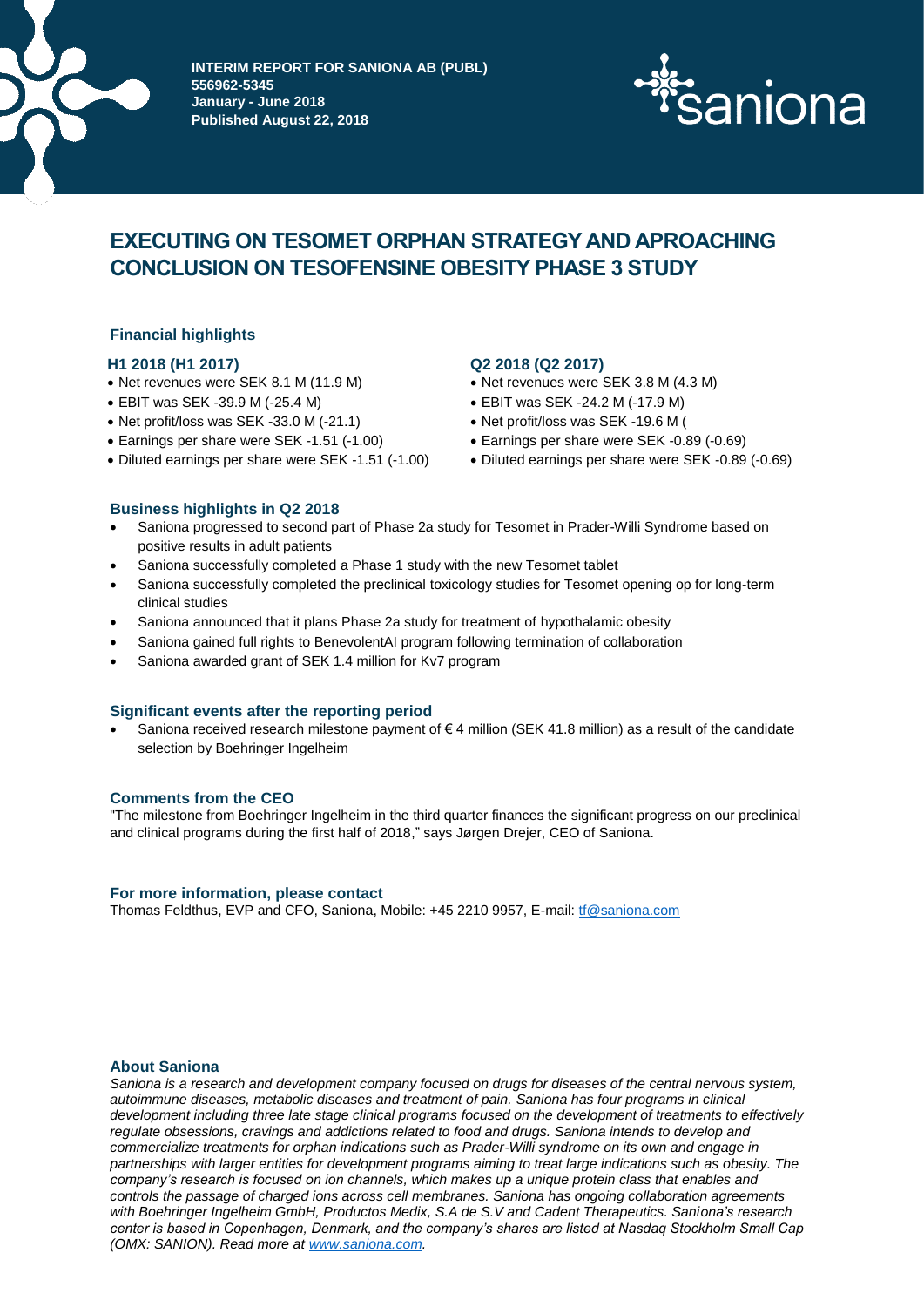

# **Letter from the CEO**

"Tesomet, our novel combination of tesofensine and metoprolol, holds the potential to provide a meaningful reduction in hyperphagia and weight in those suffering from not just obesity, but also rare eating disorders characterized by excessive appetite and cravings for food including Prader Willi Syndrome (PWS) and hypothalamic obesity. After observing promising efficacy signals in the first phase of our Phase 2a study in adults with PWS, we have initiated recruitment of patients for the second phase of the trial in adolescents. This exploratory study, which is a double-blind, placebo-controlled trial will enroll up to 10 adolescents with PWS who will receive low dose Tesomet or placebo over 12 weeks. In addition to our work in PWS, we are simultaneously planning to initiate a Phase 2a study using Tesomet for the treatment of hypothalamic obesity. We are currently discussions with several leading academic centres in Denmark and plan to initiate this study early next year.

Our new fixed-dose combination tablet of Tesomet was successfully validated clinically in May. The Phase 1 pharmacokinetic study demonstrated that it was possible to obtain clinically relevant and stable plasma levels of tesofensine and metoprolol in a wide dose range. Additionally, we successfully completed preclinical toxicology work that supports Tesomet's safety in long term Phase 2 and 3 clinical trials.

After the end of the quarter we reported an important milestone in our Boehringer Ingelheim collaboration. The selection of a new drug development candidate in the schizophrenia program triggered a milestone payment of SEK 41.8 million (€ 4 million) in the third quarter. We have now received a total of € 9 million in upfront and milestone payments under this successful research collaboration. Saniona may receive up to € 90 million in upfront and milestone payments plus tiered royalties on net sales of any potential products commercialized by Boehringer Ingelheim as a result of this collaboration.

It is our objective that most of our internal operational costs shall be financed through revenues from collaboration agreements. The milestone from Boehringer Ingelheim covers the total investments made by Saniona during the first half of 2018. As it has been the case in previous years, the income from our research collaborations represents an important financial contribution for our investments in our own clinical programs.

Another recognition of our ion channel drug discovery platform came from the Danish Innovation Fund (DIF) granting us 1.4 MSEK for the development of our Kv7 program, in which we have regained all rights from BenevolentAI. All in all, we believe that our preclinical pipeline holds significant long-term value for our shareholders.

Importantly, we look forward to the completion of our Phase 3 program for tesofensine in Mexico with our partner, Medix. All patients in the study have now completed the 24-week treatment period in accordance to the protocol. The last patient is expected to complete the 3-month follow-up visit at the end of October, at which point Medix can start the data-lock procedure. Therefore, we are confident that the study will be completed in 2018 and that we will be able to report top-line data by early 2019. Mexico remains one of the top five countries struggling with an obesity epidemic with more than 7 out of 10 citizens categorized as overweight or obese but less than 1% are receiving any form of treatment. A successful Phase 3 trial may pave the way towards the submission of an application dossier in 2019 and potential double-digit royalties following market approval in Mexico and Argentina. Furthermore, the clinical data will provide us with additional validation for our clinical Tesomet programs.

We remain committed to making a profound impact on society and firmly believe that our late and early stage programs have the potential to treat some of the most significant health issues facing society today. We anticipate an increase in our clinical activities through the remainder of the year as we are progressing the second part of our Phase 2a trial in PWS and plan for a phase 2a study in hypothalamic obesity. We also look forward to the conclusion of our Phase 3 trial in obesity in Mexico, with our partner Medix and an interim analysis from the Phase 2 cocaine addiction study with our collaborators at the University of Pennsylvania. As always, we would like to thank our shareholders and partners for their continued support in the development of significant and novel therapeutics."

Jørgen Drejer

CEO, Saniona AB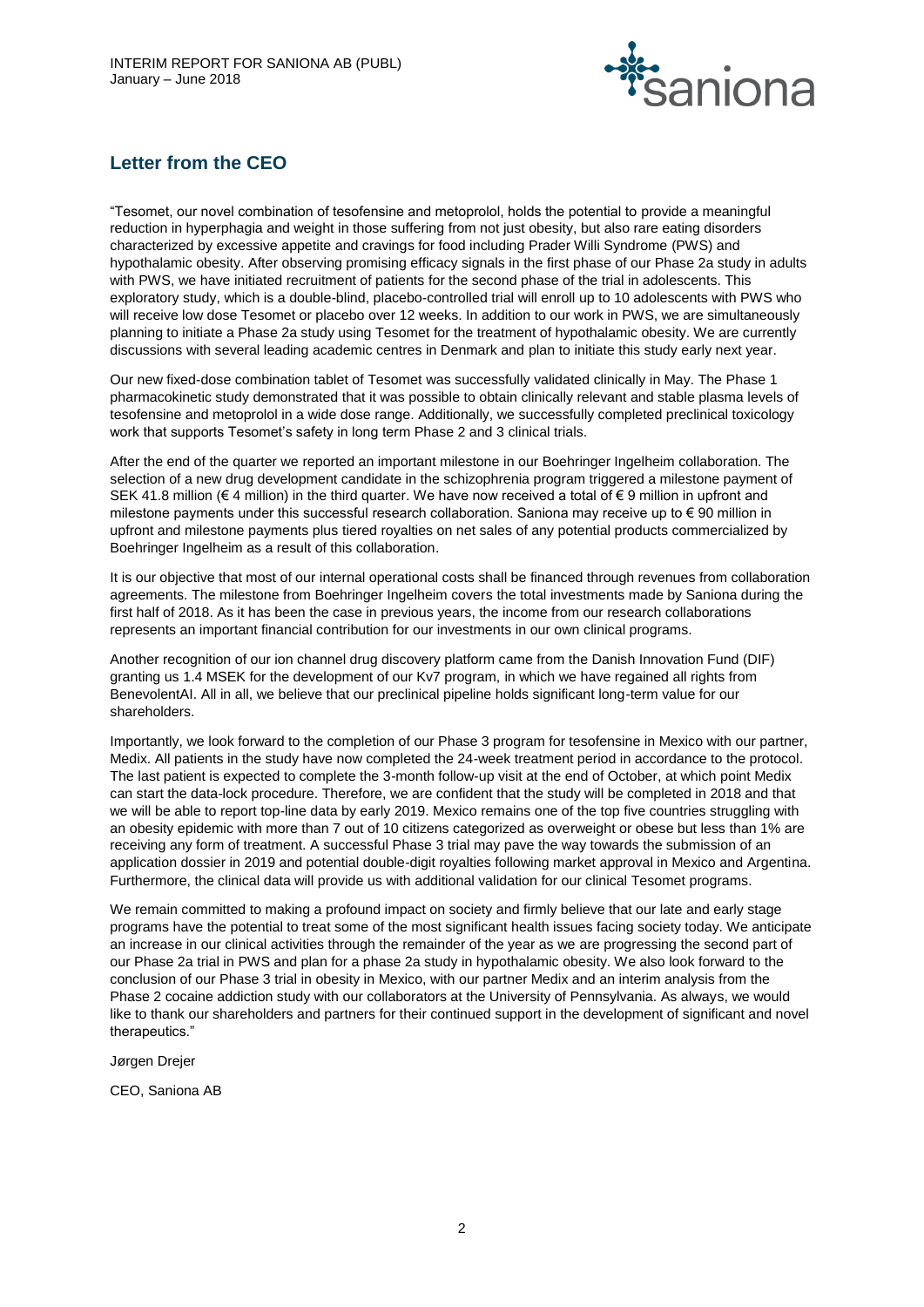

# **About Saniona**

Saniona is a research and development company focused on drugs for diseases of the central nervous system, autoimmune diseases, metabolic diseases and treatment of pain. The company has a significant portfolio of potential drug candidates at preclinical and clinical stage. The research is focused on ion channels. Saniona has ongoing collaboration agreements with Boehringer Ingelheim GmbH, Productos Medix, S.A de S.V and Cadent Therapeutics Inc.

# **Vision and objective**

Saniona will be a leading biotech company focussing on treatments for CNS, autoimmune and metabolic diseases as well as the treatment of pain. Saniona's overall objective is to develop new treatments both in-house and together with partners that address significant unmet needs. Strategically the company intends to develop and commercialize treatments for orphan indications on its own and engage in partnerships with larger entities for development programs aiming to treat large indications such as obesity.

# **Strategy and business model**

Saniona is developing products internally with the aim of attaining market approval itself in the U.S. and Europe for certain orphan indications where the required investments are limited, and the commercial opportunities appear to be very large. For example, Saniona is currently developing Tesomet for Prader Willi syndrome in the U.S. and Europe. Patients with Prader Willi syndrome suffer from extreme hyperphagia which can be lifethreatening and lead to severe obesity if food access is not controlled. The disease has severe consequences for the patients and their families and it is at the same time very expensive for payors and society. There is a significant medical need for a product, which can provide weight loss and reduce hyperphagia in these patients. The market for such a product may consequently be significant despite a relative low number of patients. Furthermore, the required investments for developing Tesomet in this indication are comparatively small and the required commercial infrastructure for servicing these patients in the U.S. and Europe is manageable.

In addition to this, Saniona enters into research collaborations with pharmaceutical companies or is developing products internally with the aim of entering into a collaboration with a pharmaceutical company at a later stage. The structure of Saniona's collaboration agreements depend on the product, the indication, the investment and the risk as well as the interest and capabilities of Saniona's partners. In general, Saniona grants its partners commercial license to a limited territory or on world-wide basis, when it decides to develop a product in collaboration with pharmaceutical company. In exchange Saniona's partners typically finance future research and development activities and pay Saniona upfront payments, research funding, milestone payments and royalties on product sales when the product candidates are commercialized.

# **Project portfolio**

Saniona has four programs in clinical development including three late stage clinical programs focused on the development of treatments to effectively regulate obsessions, cravings and addictions related to food and drugs. In total, the company has a portfolio of nine active drug development programs in clinical and pre-clinical stages,

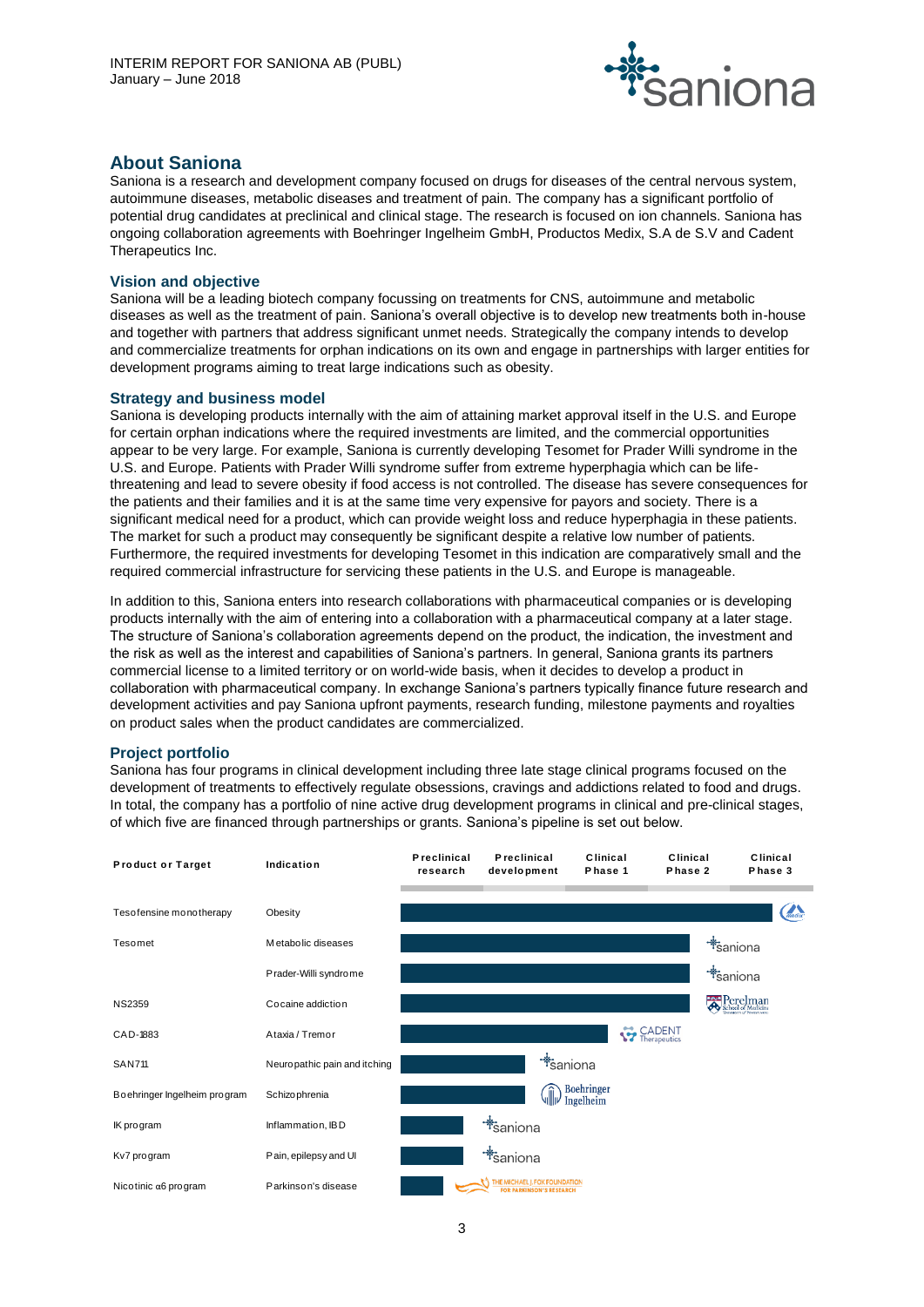

# **Market**

Saniona's ongoing programs address significant market segments:

| <b>Target/Program</b>             | <b>Indication</b>          | <b>Market estimate</b>                             |
|-----------------------------------|----------------------------|----------------------------------------------------|
| Tesomet                           | Prader-Willi syndrome      | - Orphan indication $>$ USD 1 billion <sup>1</sup> |
| <b>Tesofensine</b>                | Obesity                    | - USD 250 million in Mexico <sup>2</sup>           |
| <b>NS2359</b>                     | Cocaine addiction          | $>$ USD 1.8 billion <sup>3</sup>                   |
| <b>SAN711</b>                     | Neuropathic pain           | $>$ USD 6 billion <sup>4</sup>                     |
| Boehringer Ingelheim program      | Schizophrenia              | $>$ USD 4.8 billion <sup>5</sup>                   |
| <b>IK</b> program                 | Inflammatory bowel disease | $>$ USD 5.9 billion <sup>6</sup>                   |
| $Nic-a6$ program                  | Parkinson's disease        | $>$ USD 2.8 billion <sup>7</sup>                   |
| Kv7 program                       | Pain, epilepsy IU          |                                                    |
| <b>Cadent Therapeutic program</b> | Ataxia                     | - Orphan indication                                |

Apart from orphan indication such as Prader-Willi syndrome, where Saniona may develop and commercialise Tesomet on its own, Saniona will be dependent on major pharmaceutical companies' interest in purchasing, developing and commercializing projects from Saniona's pipeline of preclinical and clinical drug candidates. According to the Board's assessment, there is a well-developed market for licensing, sale, and establishment of research and development collaboration between smaller, research-intensive businesses and large pharmaceutical companies.

There is a significant need for new and innovative products for the pharmaceutical companies, which often have a limited number of products in their pipelines. Therefore, the market for out-licensing of new, innovative pharmaceutical projects and product programs are considered attractive. Importantly, within the field of ion channels, there are relatively few biotech companies supplying major pharmaceutical companies with research and development projects. Combined, this is creating interesting business opportunities for Saniona.

l

*<sup>1</sup> Financial analysts estimate that there is about 15-20,000 PWS patients in the US and Europe collectively and that the obtainable price level is USD 80,000 – 150,000 per patient per year, Leerink, JMP Securities, Canaccord Genuity, SunTrust Robinson Humphrey*

*<sup>2</sup> Estimates of drugs for obesity in Mexico by Medix 2016*

*<sup>3</sup> Estimates by TRC*

*<sup>4</sup> Major markets 2012, Decision Resources*

*<sup>5</sup> Schizophrenia Forecast 7 major market, Datamonitor, 2014*

*<sup>6</sup> Major markets 2014, Datamonitor*

*<sup>7</sup> The market for Parkinson's disease is estimated to be USD 2.8 billion in the 7 major markets in 2014, Datamonitor 2016*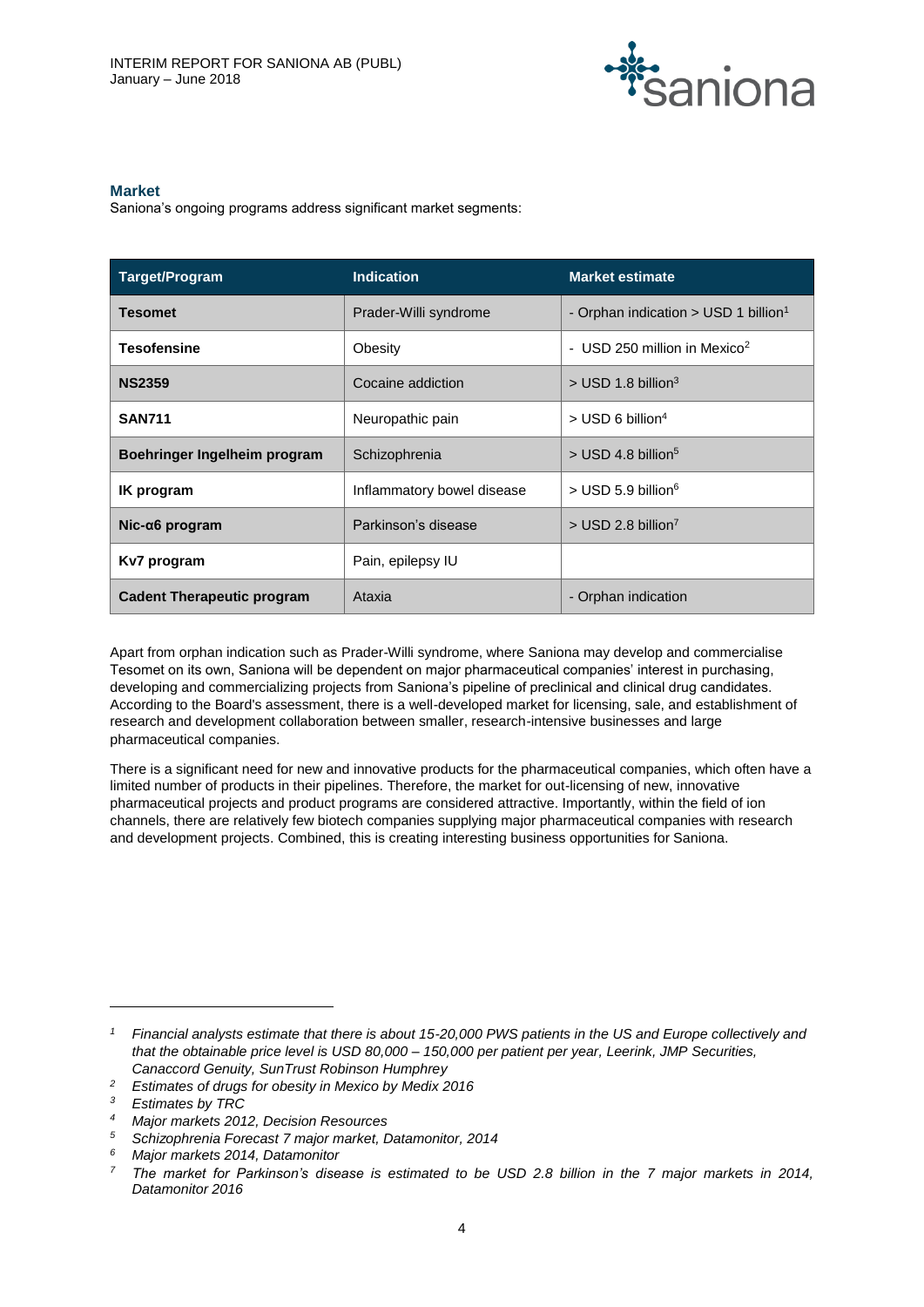

# **Financial review**

# **Financial key figures**

|                                     |         | 2018-04-01 | 2017-04-01 | 2018-01-01 | 2017-01-01 | 2017-01-01 |
|-------------------------------------|---------|------------|------------|------------|------------|------------|
|                                     |         | 2018-06-30 | 2017-06-30 | 2018-06-30 | 2017-06-30 | 2017-12-31 |
| Net sales, KSEK                     |         | 3,769      | 4,347      | 8,109      | 11,886     | 20,692     |
| Total operating expenses, KSEK      |         | $-27,903$  | $-22,223$  | $-47,973$  | $-37,333$  | $-77,881$  |
| Operating profit/loss, KSEK         | $\star$ | $-24,134$  | $-17,876$  | $-39,864$  | $-25,448$  | $-57,189$  |
| Operating margin, %                 | $\ast$  | $-640%$    | $-411%$    | $-492%$    | $-214%$    | $-276%$    |
| Cash flow from operating activities |         | $-19,068$  | $-9,661$   | $-34,461$  | $-20,627$  | $-57,339$  |
| Cash flow per share, SEK            |         | $-0.31$    | 1.05       | $-0.21$    | 0.54       | $-1.41$    |
| Earnings per share, SEK             |         | $-0.89$    | $-0.69$    | $-1.51$    | $-1.00$    | $-2.30$    |
| Diluted earnings per share, SEK     |         | $-0.89$    | $-0.69$    | $-1.51$    | $-1.00$    | $-2.30$    |
| Average shares outstanding          |         | 22,061,610 | 21,286,811 | 21,916,149 | 21,065,369 | 21,416,810 |
| Diluted average shares outstanding  |         | 22,449,905 | 21,350,811 | 22,304,444 | 21,129,369 | 21,519,102 |
| Average number of employees, #      |         | 23.5       | 22.8       | 23.5       | 22.6       | 19.7       |
|                                     |         | 2018-06-30 |            | 2017-06-30 |            | 2017-12-31 |
| Cash and cash equivalent, KSEK      |         | 18,264     |            | 64,752     |            | 22,313     |
| Equity, KSEK                        |         | 24,397     |            | 66,323     |            | 37,628     |
| Total equity and liabilities, KSEK  |         | 51,078     |            | 78,458     |            | 48,375     |
| Liquidity ratio, %                  | $\star$ | 138%       |            | 581%       |            | 377%       |
| Equity ratio, %                     | $\star$ | 48%        |            | 85%        |            | 78%        |
| Equity per share, SEK               |         | 1.11       |            | 3.12       |            | 1.76       |

\* = Alternative performance measures

#### **Definitions and relevance of alternative performance measures**

Saniona presents certain financial measures in the interim report that are not defined according to IFRS, so called alternative performance measures. These have been noted with an "\*" in the table above. The company considers that these measures provide valuable supplementary information for investors and company management as they enable an assessment of relevant trends of the company's performance. These financial measures should not be regarded as substitutes for measures defined per IFRS. Since not all companies calculate financial measures in the same way, these are not always comparable to measures used by other companies. The definition and relevance of key figures not calculated according to IFRS are set-out in the table below.

| <b>Key figure</b>              | <b>Definition</b>                                                                              | <b>Relevance</b>                                                                                                                                                                                                     |
|--------------------------------|------------------------------------------------------------------------------------------------|----------------------------------------------------------------------------------------------------------------------------------------------------------------------------------------------------------------------|
| <b>Operating profit/loss</b>   | Profit/loss before financial items<br>and tax.                                                 | The operating profit/loss is used to measure the profit/loss<br>generated by the operating activities.                                                                                                               |
| <b>Operating margin</b>        | Operating profit/loss as a<br>proportion of revenue.                                           | The operating margin shows the proportion of revenue that<br>remains as profit before financial items and taxes, and has<br>been included to allow investors to get an impression of the<br>company's profitability. |
| <b>Liquidity ratio</b>         | Current assets divided by current<br>liabilities.                                              | Liquidity ratio has been included to show the Company's<br>short-term payment ability.                                                                                                                               |
| <b>Equity ratio</b>            | Shareholders' equity as a<br>proportion of total assets.                                       | The equity ratio shows the proportion of total assets covered<br>by equity and provides an indication of the company's<br>financial stability and ability to survive in the long term.                               |
| Average number of<br>employees | Average number of employees<br>employed during the period.                                     | This key figure may explain part of the development in<br>personnel expenses and has been included to provide an<br>impression of how the number of employees at the company<br>has developed.                       |
| <b>Equity per share</b>        | Equity divided by the number of<br>outstanding shares at the end of<br>the period.             | Equity per share has been included to provide investors with<br>information about the equity reported in the balance sheet<br>as represented by one share.                                                           |
| Cash flow per share            | Cash flow for the period divided<br>by number of average shares<br>outstanding for the period. | Cash flow per share has been included to provide investors<br>with information about the cash flow represented by one<br>share during the period.                                                                    |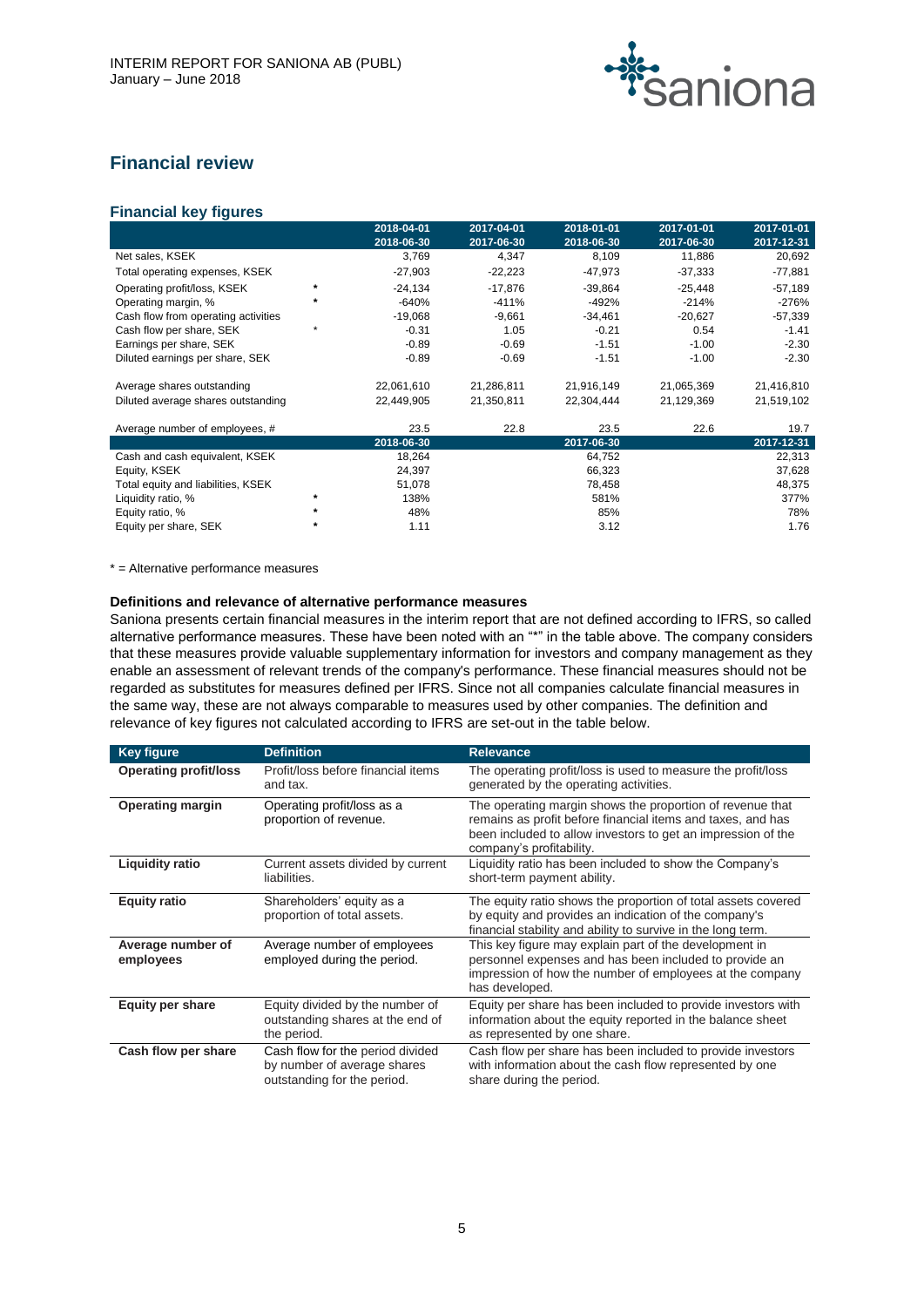

|  |  | Derivation of alternative performance measurers |  |
|--|--|-------------------------------------------------|--|
|--|--|-------------------------------------------------|--|

|                                    | 2018-04-01 | 2017-04-01 | 2018-01-01 | 2017-01-01 | 2017-01-01 |
|------------------------------------|------------|------------|------------|------------|------------|
|                                    | 2018-06-30 | 2017-06-30 | 2018-06-30 | 2017-06-30 | 2017-12-31 |
|                                    |            |            |            |            |            |
| Operation profit/loss, KSEK        | $-24,134$  | $-17,876$  | $-39,864$  | $-25,448$  | $-57,189$  |
| Net sales, KSEK                    | 3,769      | 4,347      | 8,109      | 11,886     | 20,692     |
| Operating margin, %                | $-640%$    | $-411%$    | -492%      | $-214%$    | -276%      |
|                                    |            |            |            |            |            |
| Cash flow for the period, KSEK     | $-6,931$   | 22,334     | $-4,589$   | 11,331     | $-30,134$  |
| Average shares outstanding         | 22,061,610 | 21,286,811 | 21,916,149 | 21,065,369 | 21,416,810 |
| Cash flow per share, SEK           | $-0.31$    | 1.05       | $-0.21$    | 0.54       | $-1.41$    |
|                                    |            |            |            |            |            |
|                                    | 2018-06-30 |            | 2017-06-30 |            | 2017-12-31 |
|                                    |            |            |            |            |            |
| Current assets, KSEK               | 36,717     |            | 70,543     |            | 40,569     |
| Current liabilities, KSEK          | 26,680     |            | 12,136     |            | 10,747     |
| Liquidity ratio, %                 | 138%       |            | 581%       |            | 377%       |
|                                    |            |            |            |            |            |
| Equity, KSEK                       | 24,397     |            | 66,323     |            | 37,628     |
| Total equity and liabilities, KSEK | 51,078     |            | 78,458     |            | 48,375     |
| Equity ratio, %                    | 48%        |            | 85%        |            | 78%        |
|                                    |            |            |            |            |            |
| Equity, KSEK                       | 24,397     |            | 66,323     |            | 37,628     |
| Number of shares                   | 22,061,610 |            | 21,286,811 |            | 21,416,810 |
| Equity per share, SEK              | 1.11       |            | 3.12       |            | 1.76       |

#### **Revenues and result of the operation**

#### **Revenue**

Total revenues during the second quarter of 2018 was SEK 3.8 million (4.3). In 2018 and 2017, revenues comprised research funding under the agreements with Boehringer Ingelheim and BenevolentAl.

Total revenues during the first 6 months of 2018 was SEK 8.1 million (11.9). In 2018, revenues comprised research funding under the agreement with Boehringer Ingelheim and BenevolentAl. In 2017, revenues comprised research funding under the agreement with Boehringer Ingelheim, BenevolentAl and Cadent Therapeutics.

#### **Operating profit/loss**

The operating loss for the second quarter was SEK 24.1 million (17.9). The company recognized operating expenses of SEK 27.9 million (22.2) for the second quarter of 2018. External expenses amounted to SEK 20.1 million (15.5) and personnel costs amounted to SEK 6.6 million (5.5). In the second quarter of 2018, external expenses comprised primarily development costs in relation to Tesomet followed by preclinical development costs in relation to SAN711 and research and development costs in relation to the IK program. In the second quarter of 2017, external expenses comprised primarily research and development costs in relation to Tesomet followed by costs in relation to the listing on Nasdaq Stockholm Small Cap and research and development costs in relation to the GABAA α2α3 program, the IK program and tesofensine.

The company recognized an operating loss of SEK 39.9 million (25.4) for the first 6 months of 2018. The company recognized operating expenses of SEK 48.0 million (37.3) whereof external expenses amounted to SEK 33.3 million (24.6) and personnel costs amounted to SEK 12.5 million (10.7). In 2018, external expenses comprised primarily development costs in relation to Tesomet followed by preclinical development costs in relation to SAN711 and research and development costs in relation to the IK program, In 2017, external expenses comprised primarily research and development costs in relation to Tesomet followed by administrative costs in relation to the listing on Nasdaq Stockholm Small Cap and research and development costs in relation to the GABAA α2α3 program and the IK program.

#### **Cash flow**

Operating cash flow for the second quarter of 2018 was an outflow of SEK 19.0 million (outflow of 9.8). Consolidated cash flow for the second quarter of 2018 was an outflow of SEK 6.9 million (inflow of 22.3).

Operating cash flow for the first 6 months of 2018 was an outflow of SEK 34.3 million (outflow of 20.5). Consolidated cash flow for the first 6 months of 2018 was an outflow of SEK 4.6 million (inflow of 11.3).

In 2018, the operating cash flow for the first six months is explained by the operating loss during the period and the improvement in working capital primarily due to an increase in trade payables and accrued expenses following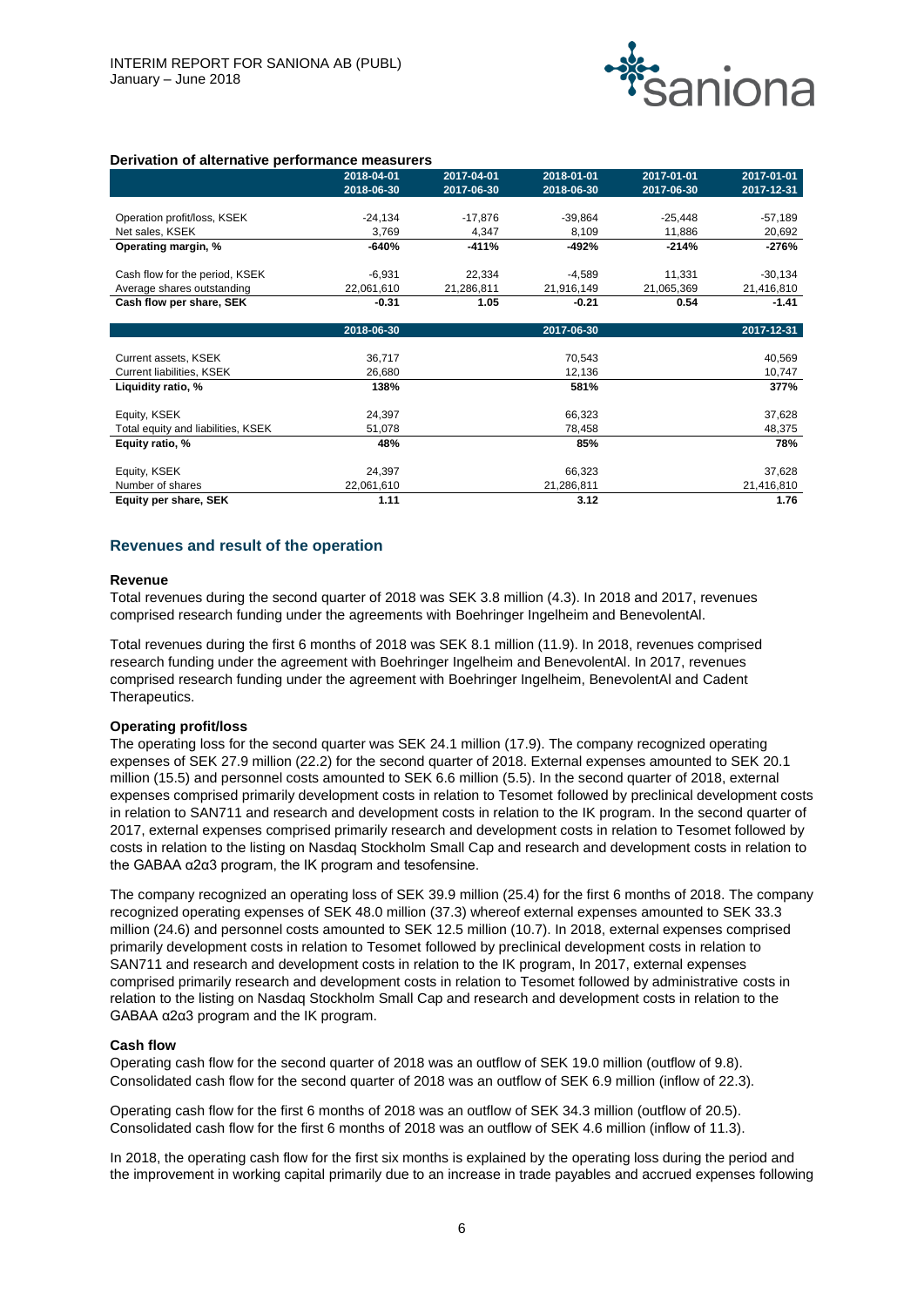

increased development activities in 2018. The consolidated cash flow during the first six months is explained by an inflow from finance activities of SEK 29.4 million through the issue of convertible loan notes to Nice & Green totalling SEK 30 million of which SEK 12 million has not been converted at the balance sheet date. The balance of SEK 18 million was converted into equity during the first six months and is recorded under new share issues after deduction of issuing expenses. The operating cash flow for the first six months of 2017 is explained by the operating loss during the period and the improvement in working capital following to the release of the remaining upfront payment from Boehringer Ingelheim in relation to our collaboration agreement in 2016. The consolidated cash inflow in 2017 is explained by the private placement in the second quarter of 2017.

## **Financial position**

The equity ratio was 48 (85) % as of June 30, 2018, and equity was SEK 24.4 million (66.3). Cash and cash equivalents amounted to SEK 18.3 million (64.8) as of June 30, 2018. Total assets as of June 30, 2018, were SEK 51.1 million (78.5).

Saniona has after the balance sheet date received a research milestone payment of SEK 41.8 million ( $\in$  4 million) as a result of the candidate selection by Boehringer Ingelheim.

# **The share, share capital and ownership structure**

At June 30, 2018, the number of shares outstanding amounted to 22,446,347 (21,762,520). The company established a warrant program on July 1, 2015, totalling 64,000 warrants, on July 1, 2017, totalling 38,500 warrants and on January 19, 2018 totalling 286,003 warrants. After the balance sheet date, the company has established two warrant programs on July 1, 2018, totalling 45,013 warrants. At June 30, 2018, the company had 5,331 (5,125) shareholders excluding holdings in life insurance and foreign custody account holders.

# **Personnel**

As of June 30, the number of employees was 25 (25) of which 13 (14) are women. Of these employees, 3 (4) are part-time employees and 22 (21) are full-time employees, and a total of 20 (20) work in the company's research and development operations. 12 (10) of Saniona's employees hold PhDs, 2 (4) hold university degrees, 8 (8) have laboratory training and the remaining 3 (3) have other degrees.

#### **Operational risks and uncertainties**

All business operations involve risk. Managed risk-taking is necessary to maintain good profitability. Risk may be due to events in the external environment and may affect a certain industry or market. Risk may also be company specific.

The main risks and uncertainties which Saniona is exposed to are related to drug development, the company's collaboration agreements, competition, technology development, patent, regulatory requirements, capital requirements and currencies.

The Group's programs are sold primarily to pharmaceutical companies and spin-outs funded by pharmaceutical companies and venture capital firms. Historically, the Group has not sustained any losses on trade receivables and other receivables.

Currency risks is the risk that the fair value of future cash flows fluctuate because of changed exchange rates. Exposure to currency risk is primarily sourced from payment flows in foreign currency and from the translation of balance sheet items in foreign currency, as well as upon the translation of foreign subsidiaries' income statements and balance sheets to the Group's reporting currency, which is SEK.

A more detailed description of the Group's risk exposure and risk management is included in Saniona's 2017 Annual Report. There are no major changes in the Group's risk exposure and risk management in 2018.

# **Audit review**

This Interim Report has not been subject to review by the company's auditors.

#### **Financial calendar**

| Interim Report Q3    | November 14, 2018       |
|----------------------|-------------------------|
| Year-End Report 2018 | <b>February 21,2019</b> |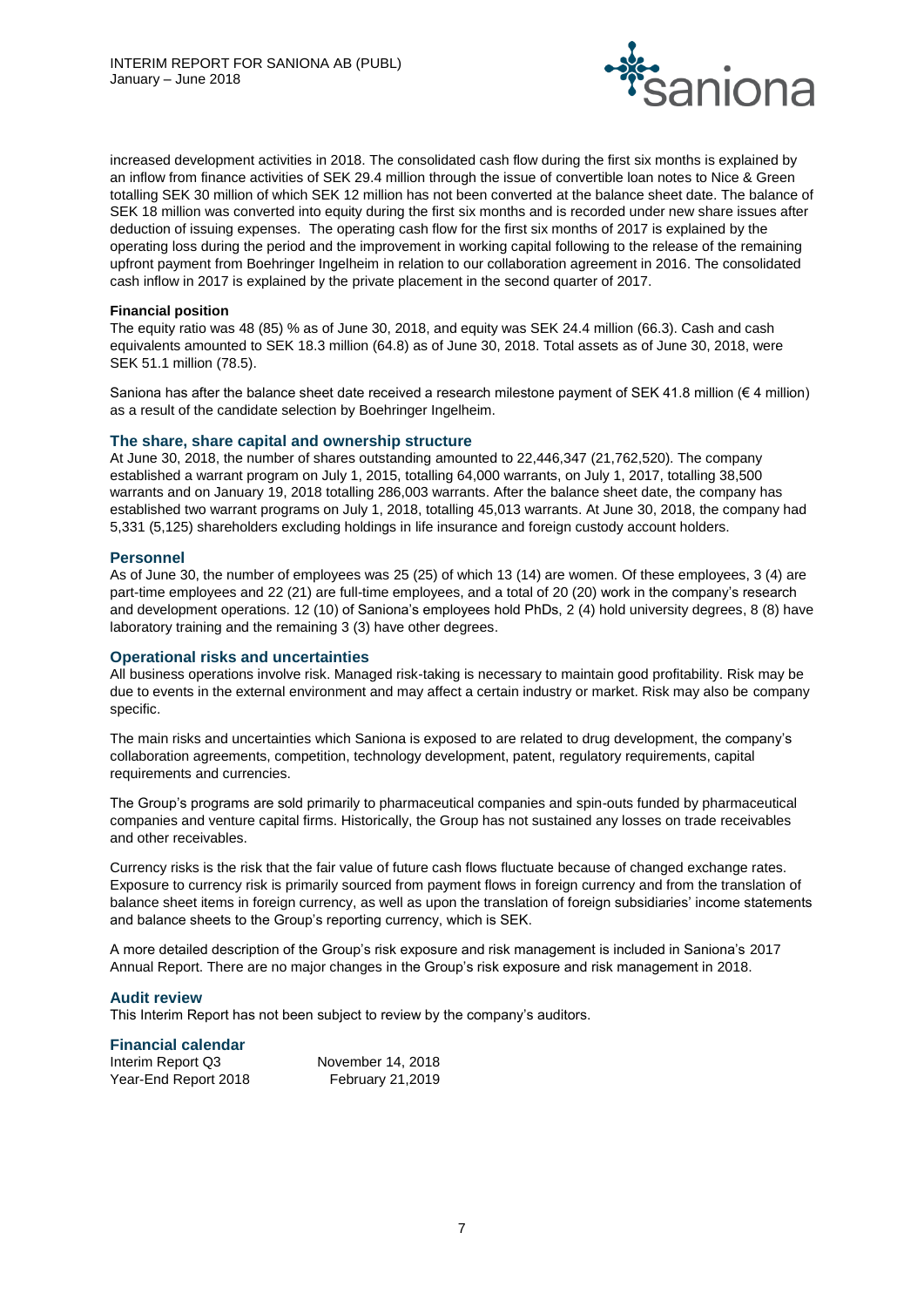

The Board of Directors and the CEO of Saniona AB (publ) provide their assurance that the interim report provides a fair and true overview of the Parent Company's and the Group's operations, financial position and results, and describes material risks and uncertainties faced by the parent Company and the companies in the Group.

Ballerup, 22 August 2018 Saniona AB

J. Donald deBethizy - Chairman Jørgen Drejer – CEO and board member

Claus Bræstrup – Board member Anna Ljung - Board member

Carl Johan Sundberg - Board member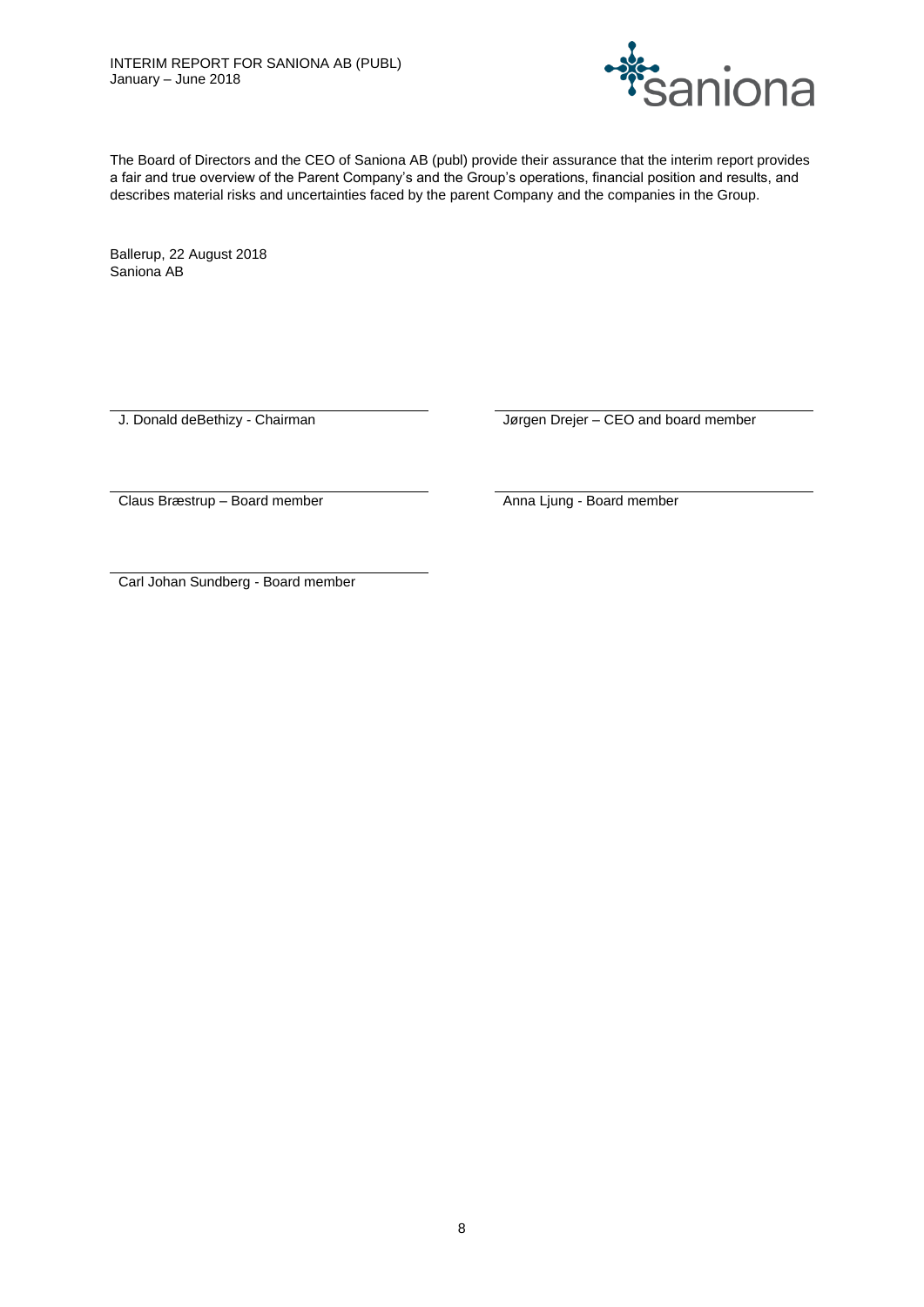

# **Condensed consolidated statement of comprehensive income – Group**

| <b>KSEK</b>                                    | 2018-04-01 | 2017-04-01 | 2018-01-01 | 2017-01-01  | 2017-01-01 |
|------------------------------------------------|------------|------------|------------|-------------|------------|
| <b>Note</b>                                    | 2018-06-30 | 2017-06-30 | 2018-06-30 | 2017-06-30  | 2017-12-31 |
| $1 - 3$                                        |            |            |            |             |            |
| Net sales                                      | 3,769<br>4 | 4,347      | 8,109      | 11,886      | 20,692     |
| Total operating income                         | 3,769      | 4,347      | 8,109      | 11,886      | 20,692     |
|                                                |            |            |            |             |            |
| Raw materials and consumables                  | $-1,062$   | $-1,035$   | $-1,892$   | $-1,803$    | $-3,263$   |
| Other external costs                           | $-20,128$  | $-15,513$  | $-33,291$  | $-24,611$   | $-51,387$  |
| Personnel costs<br>5                           | $-6,578$   | $-5,541$   | $-12,505$  | $-10,670$   | $-22,671$  |
| Depreciation and write-downs                   | $-135$     | $-134$     | $-285$     | $-250$      | $-561$     |
| Total operating expenses                       | $-27,903$  | $-22,223$  | $-47,973$  | $-37,333$   | $-77,881$  |
|                                                |            |            |            |             |            |
| <b>Operating profit/loss</b>                   | $-24,134$  | $-17,876$  | $-39,864$  | $-25,448$   | $-57,189$  |
|                                                |            |            |            |             |            |
| Other financial income                         | 31         | 145        | 31         | $\mathbf 0$ | 1,289      |
| Other financial expenses                       | $-66$      | -0         | $-202$     | $-151$      | $-376$     |
| Total financial items                          | $-35$      | 145        | $-171$     | $-151$      | 914        |
|                                                |            |            |            |             |            |
| Profit/loss after financial items              | $-24,169$  | $-17,731$  | $-40,035$  | $-25,599$   | $-56,275$  |
| Tax on net profit<br>6                         | 4,608      | 3,039      | 7,021      | 4,540       | 7,086      |
|                                                |            |            |            |             |            |
| Profit/loss for the period                     | $-19,561$  | $-14,692$  | $-33,014$  | $-21,059$   | $-49,190$  |
|                                                |            |            |            |             |            |
| Other comprehensive income                     |            |            |            |             |            |
| Item that may be reclassified to profit and    |            |            |            |             |            |
| loss                                           |            |            |            |             |            |
| <b>Translation differences</b>                 | 11         | $-149$     | 1,230      | $-153$      | $-968$     |
| Total other comprehensive income net after tax | 11         | $-149$     | 1,230      | $-153$      | $-968$     |
| Total comprehensive income                     | $-19,550$  | $-14,841$  | $-31,784$  | $-21,211$   | $-50,157$  |
|                                                |            |            |            |             |            |
| Earnings per share, SEK                        | $-0.89$    | $-0.69$    | $-1.51$    | $-1.00$     | $-2.30$    |
| Diluted earnings per share, SEK                | $-0.89$    | $-0.69$    | $-1.51$    | $-1.00$     | $-2.30$    |

The recognized loss and total comprehensive income are all attributable to the shareholders of the Parent Company, since there is no non-controlling interest in the subsidiaries of the Group.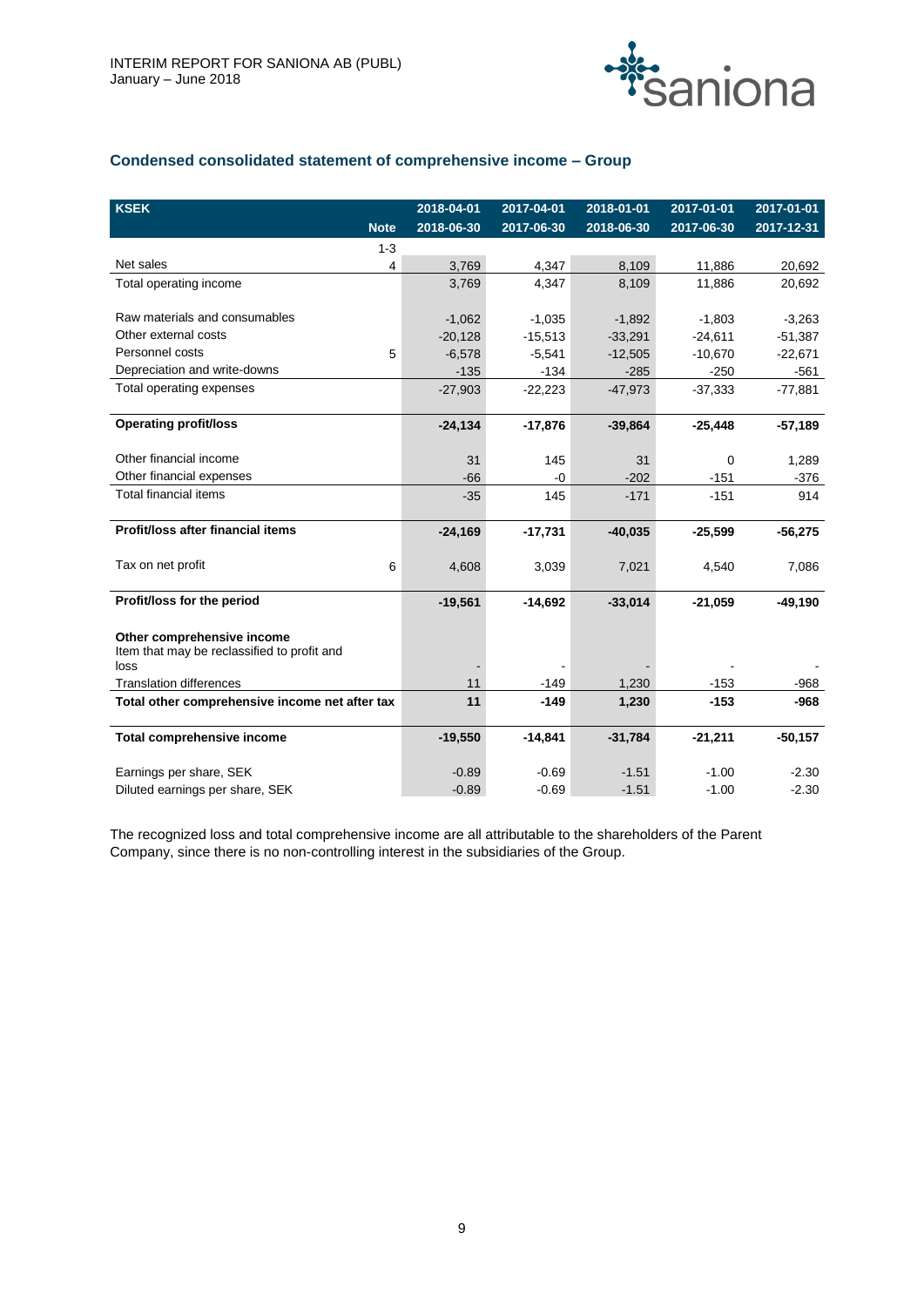

# **Condensed consolidated statement of financial position – Group**

| <b>KSEK</b>                             | <b>Note</b> | 2018-06-30   | 2017-06-30   | 2017-12-31   |
|-----------------------------------------|-------------|--------------|--------------|--------------|
|                                         | $1 - 3$     |              |              |              |
| <b>ASSETS</b>                           |             |              |              |              |
| Fixtures, fittings, tools and equipment |             | 1,384        | 1,486        | 1,366        |
| Tangible assets                         |             | 1,384        | 1,486        | 1,366        |
| Non-current tax assets                  | 6           |              |              |              |
| Investments in associated companies     | 9           | 7,253        | 4,564<br>331 | 0            |
| Other long-term receivables             | 10          | 331<br>5,298 | 1,434        | 331<br>6,019 |
| Deferred tax                            |             | 94           | 101          | 89           |
| <b>Financial assets</b>                 |             | 12,976       | 6,430        | 6,439        |
|                                         |             |              |              |              |
| <b>Non-current assets</b>               |             | 14,360       | 7,916        | 7,806        |
| Trade receivables                       |             | 4,544        | 2,869        | 7,180        |
| <b>Current tax assets</b>               | 6           | 7,691        | 0            | 7,276        |
| Other receivables                       |             | 3,702        | 2,192        | 3,261        |
| Prepayments and accrued income          |             | 2,515        | 730          | 540          |
| <b>Current receivables</b>              |             | 18,453       | 5,791        | 18,256       |
| Cash and cash equivalent                |             | 18,264       | 64,752       | 22,313       |
| <b>Current assets</b>                   |             | 36,717       | 70,543       | 40,569       |
| <b>Total assets</b>                     |             | 51,078       | 78,458       | 48,375       |
| <b>EQUITY AND LIABILITIES</b>           |             |              |              |              |
| Share capital                           | 11          | 1,122        | 1,088        | 1,088        |
| Additional paid in capital              | 11          | 133,799      | 116,452      | 116,452      |
| Retained earnings                       |             | $-90,790$    | $-29,573$    | $-29,321$    |
| Currency translation reserve            |             | $-172$       | $-586$       | $-1,402$     |
| Profit/loss for the period              |             | $-19,561$    | $-21,059$    | $-49,190$    |
| <b>Equity</b>                           |             | 24,397       | 66,323       | 37,628       |
| Prepayments from customers              |             | 1,092        | 541          | 604          |
| Trade payables                          |             | 6,494        | 3,765        | 5,209        |
| <b>Current tax liabilities</b>          |             | 0            | 1,617        | 0            |
| Convertible loan                        | 11          | 12,000       | 0            | 0            |
| Other payables                          |             | 558          | 1,837        | 511          |
| Accrued expenses and deferred income    |             | 6,535        | 4,376        | 4,423        |
| <b>Current liabilities</b>              |             | 26,680       | 12,136       | 10,747       |
| <b>Total liabilities</b>                |             | 26,680       | 12,136       | 10,747       |
| <b>Total equity and liabilities</b>     |             | 51,078       | 78,458       | 48,375       |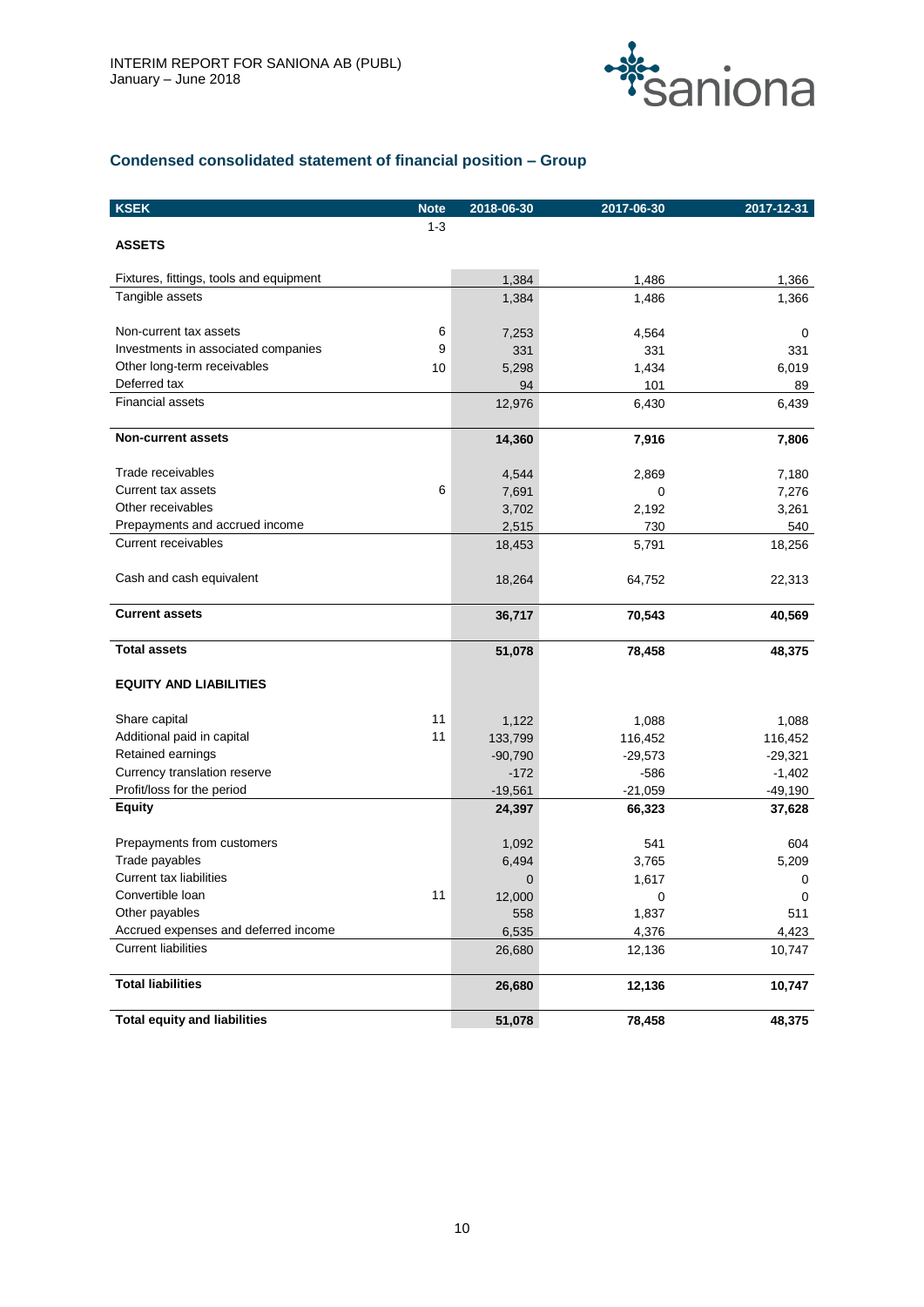

# **Condensed consolidated statement of changes in equity – Group**

|                                       | <b>Number of</b><br>shares | <b>Share</b><br>capital | <b>Additional</b><br>paid in<br>capital | <b>Translation</b><br>reserves | <b>Retained</b><br>earnings | Share-<br>holders'<br>equity |
|---------------------------------------|----------------------------|-------------------------|-----------------------------------------|--------------------------------|-----------------------------|------------------------------|
|                                       |                            |                         |                                         |                                |                             |                              |
| <b>January 1, 2017</b>                | 20,841,467                 | 1,042                   | 83,323                                  | $-434$                         | $-29,680$                   | 54,252                       |
| <b>Comprehensive income</b>           |                            |                         |                                         |                                |                             |                              |
| Profit/loss for the year              |                            |                         |                                         |                                | $-21,059$                   | $-21,059$                    |
| Other comprehensive income:           |                            |                         |                                         |                                |                             |                              |
| <b>Translation differences</b>        |                            |                         |                                         | $-153$                         |                             | $-153$                       |
| Total comprehensive income            |                            |                         |                                         | $-153$                         | $-21,059$                   | $-21,211$                    |
| <b>Transactions with owners</b>       |                            |                         |                                         |                                |                             |                              |
| Shares issued for cash                | 921,053                    | 46                      | 34,954                                  |                                |                             | 35,000                       |
| Expenses related to capital increase  |                            |                         | $-1,825$                                |                                |                             | $-1,825$                     |
| Share-based compensation expenses     |                            |                         |                                         |                                | 107                         | 107                          |
| <b>Total transactions with owners</b> | 921,053                    | 46                      | 33,129                                  | 0                              | 107                         | 33,282                       |
| June 30, 2017                         | 21,762,520                 | 1,088                   | 116,452                                 | -586                           | $-50,631$                   | 66,323                       |
| July 1, 2017                          | 21,762,520                 | 1,088                   | 116,452                                 | -586                           | $-50,631$                   | 66,323                       |
| <b>Comprehensive income</b>           |                            |                         |                                         |                                |                             |                              |
| Profit/loss for the year              |                            |                         |                                         |                                | $-28,131$                   | $-28,131$                    |
| Other comprehensive income:           |                            |                         |                                         |                                |                             |                              |
| <b>Translation differences</b>        |                            |                         |                                         | -815                           |                             | -815                         |
| Total comprehensive income            |                            |                         |                                         | -815                           | $-28,131$                   | $-28,946$                    |
| <b>Transactions with owners</b>       |                            |                         |                                         |                                |                             |                              |
| Share-based compensation expenses     |                            |                         |                                         |                                | 252                         | 252                          |
| <b>Total transactions with owners</b> | 0                          | 0                       | 0                                       | 0                              | 252                         | 252                          |
| December 31, 2017                     | 21,762,520                 | 1,088                   | 116,452                                 | $-1,402$                       | $-78,511$                   | 37,628                       |
|                                       |                            |                         |                                         |                                |                             |                              |
| <b>January 1, 2018</b>                | 21,762,520                 | 1,088                   | 116,452                                 | $-1,402$                       | $-78,511$                   | 37,628                       |
| <b>Comprehensive income</b>           |                            |                         |                                         |                                |                             |                              |
| Profit/loss for the year              |                            |                         |                                         |                                | $-33,014$                   | $-33,014$                    |
| Other comprehensive income:           |                            |                         |                                         |                                |                             |                              |
| <b>Translation differences</b>        |                            |                         |                                         | 1,230                          |                             | 1,230                        |
| Total comprehensive income            |                            |                         |                                         | 1,230                          | $-33,014$                   | $-31,784$                    |
| <b>Transactions with owners</b>       |                            |                         |                                         |                                |                             |                              |
| Shares issued for cash                | 683,827                    | 34                      | 17,966                                  |                                |                             | 18,000                       |
| Expenses related to capital increase  |                            |                         | $-619$                                  |                                |                             | $-619$                       |
| Share-based compensation expenses     |                            |                         |                                         |                                | 1,171                       | 1,171                        |
| <b>Total transactions with owners</b> | 683,827                    | 34                      | 17,346                                  | $\pmb{0}$                      | 1,171                       | 18,552                       |
| June 30, 2018                         | 22,446,347                 | 1,122                   | 133,799                                 | $-172$                         | $-110,353$                  | 24,396                       |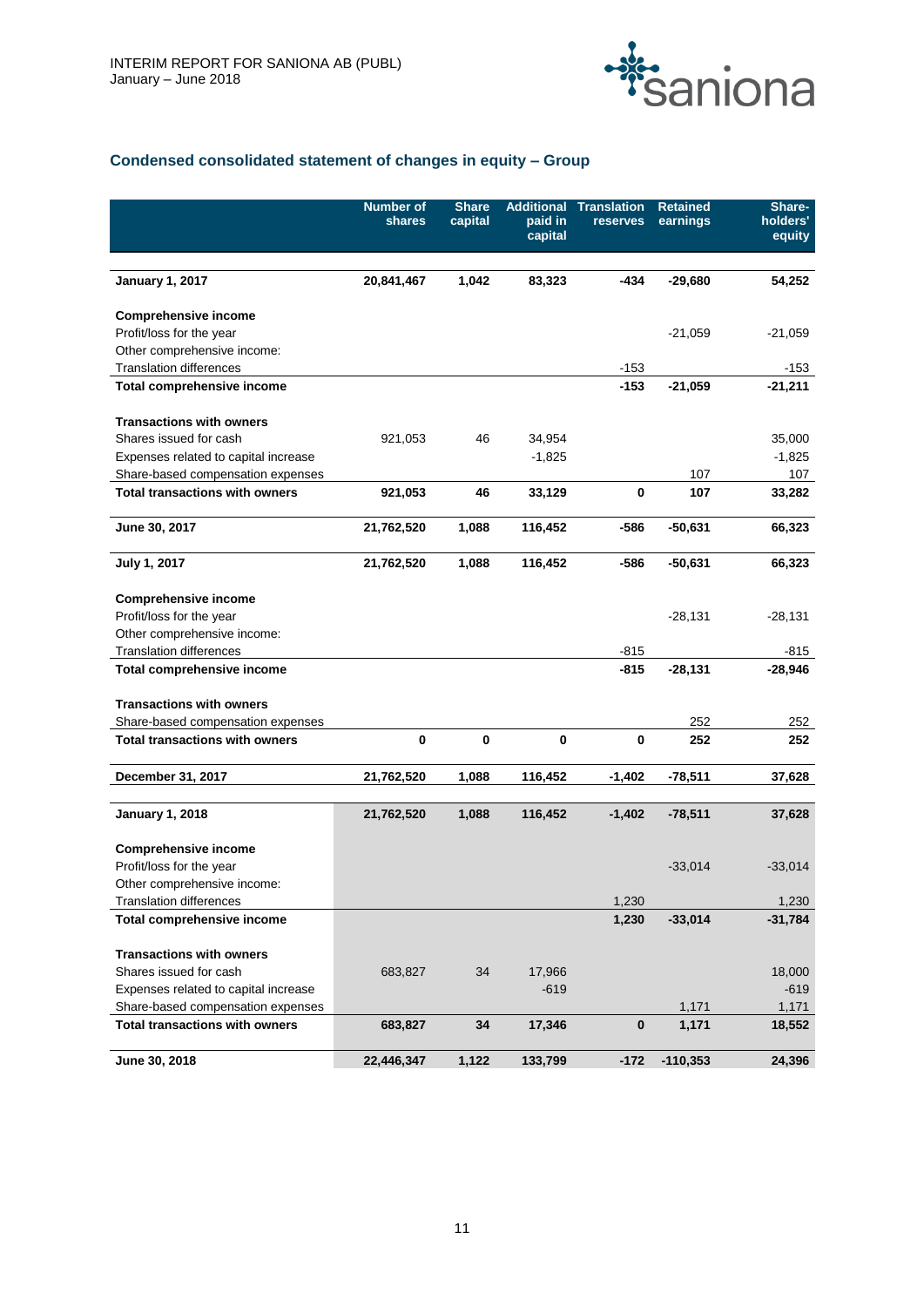

# **Condensed consolidated statement of cash flows – Group**

| <b>KSEK</b>                                                   |             | 2018-04-01 | 2017-04-01  | 2018-01-01 | 2017-01-01  | 2017-01-01 |
|---------------------------------------------------------------|-------------|------------|-------------|------------|-------------|------------|
|                                                               | <b>Note</b> | 2018-06-30 | 2017-06-30  | 2018-06-30 | 2017-06-30  | 2017-12-31 |
|                                                               |             |            |             |            |             |            |
| Operating loss before financial items                         |             | $-24,134$  | $-17,876$   | $-39,864$  | $-25,448$   | $-57,189$  |
| Adjustments for non-cash transactions                         |             | 265        | 188         | 1,422      | 357         | 918        |
| Other provisions                                              |             | $\Omega$   | $\Omega$    | $\Omega$   | $\Omega$    | $\Omega$   |
| Changes in working capital                                    |             | 4,835      | 7,882       | 4,152      | 4,615       | $-347$     |
| Cash flow from operating activities before<br>financial items |             | $-19,034$  | $-9,806$    | $-34,290$  | $-20,476$   | $-56,617$  |
| Interest income received                                      |             | 31         | 0           | 31         | $\mathbf 0$ | 1,289      |
| Interest expenses paid                                        |             | $-66$      | 145         | $-202$     | $-151$      | $-376$     |
| Tax paid                                                      |             | $\Omega$   | $\mathbf 0$ | $\Omega$   | 0           | $-1,635$   |
| Cash flow from operating activities                           |             | $-19,068$  | $-9,661$    | $-34,461$  | $-20,627$   | $-57,339$  |
|                                                               |             |            |             |            |             |            |
| <b>Investing activities</b>                                   |             |            |             |            |             |            |
| Investment in tangible assets                                 |             | $-217$     | $-500$      | $-230$     | $-540$      | $-708$     |
| Investments in associated companies                           | 9           | $\Omega$   | $-331$      | $\Omega$   | $-331$      | $-331$     |
| Investment in other financial assets                          |             | 512        | $-350$      | 721        | $-346$      | $-4,931$   |
| Cash flow from investing activities                           |             | 294        | $-1,180$    | 492        | $-1,217$    | $-5,970$   |
|                                                               |             |            |             |            |             |            |
| <b>Financing activities</b>                                   |             |            |             |            |             |            |
| Convertible Ioan                                              | 11          | 2,000      |             | 12,000     | $\Omega$    |            |
| New share issue                                               | 11          | 9,842      | 33,175      | 17,381     | 33,175      | 33,175     |
| Cash flow from financing activities                           |             | 11,842     | 33,175      | 29,381     | 33,175      | 33,175     |
| Cash flow for the period                                      |             | $-6,931$   | 22,334      | $-4,589$   | 11,331      | $-30,134$  |
| Cash and cash equivalents at beginning of<br>period           |             | 25,449     | 42,249      | 22,313     | 53,261      | 53,261     |
| Exchange rate adjustments                                     |             | $-254$     | 169         | 540        | 160         | $-815$     |
| Cash and cash equivalents at end of period                    |             | 18.264     | 64.752      | 18.264     | 64.752      | 22.313     |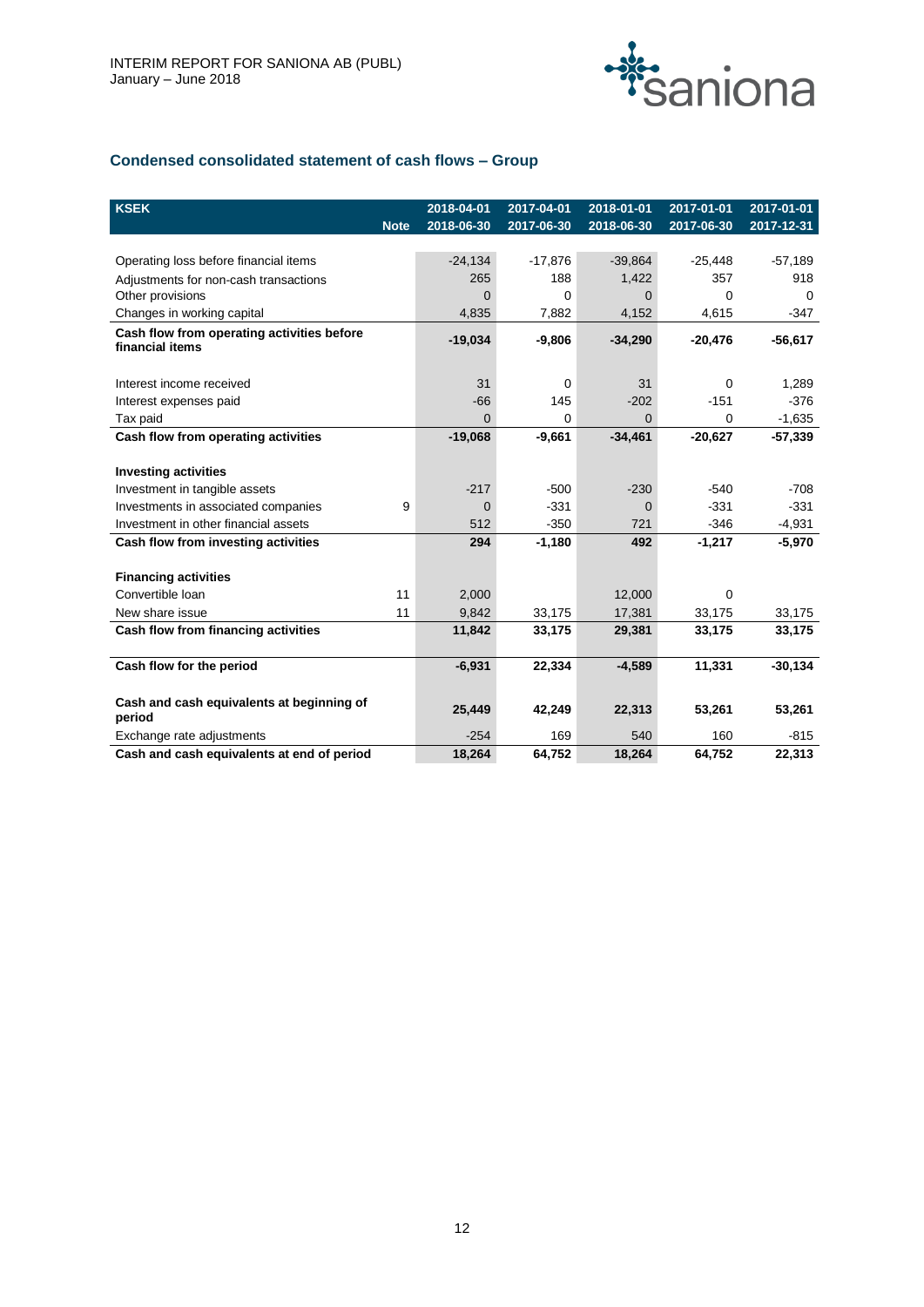

# **Statement of income – Parent Company**

| <b>KSEK</b>                       | 2018-04-01<br>2018-06-30 | 2017-04-01<br>2017-06-30 | 2018-01-01<br>2018-06-30 | 2017-01-01<br>2017-06-30 | 2017-01-01<br>$2017 - 12 - 31$ |
|-----------------------------------|--------------------------|--------------------------|--------------------------|--------------------------|--------------------------------|
| $1 - 3$                           |                          |                          |                          |                          |                                |
| Net sales                         | 0                        | 0                        | 0                        | 0                        | 0                              |
| Total operating income            | $\Omega$                 | $\Omega$                 | $\Omega$                 | $\Omega$                 | $\Omega$                       |
|                                   |                          |                          |                          |                          |                                |
| Raw materials and consumables     | $\Omega$                 | -5                       | -5                       | $-10$                    | $-20$                          |
| Other external costs              | $-1,667$                 | $-3,738$                 | $-2,769$                 | $-4,695$                 | $-7,218$                       |
| Personnel costs                   | $-723$                   | -343                     | $-1,189$                 | $-615$                   | $-1,249$                       |
| Total operating expenses          | $-2,389$                 | $-4,086$                 | $-3,963$                 | $-5,319$                 | $-8,487$                       |
|                                   |                          |                          |                          |                          |                                |
| <b>Operating profit/loss</b>      | $-2,389$                 | $-4,086$                 | $-3,963$                 | $-5,319$                 | $-8,487$                       |
|                                   |                          |                          |                          |                          |                                |
| Other financial income            | 449                      | 226                      | 843                      | 452                      | 1,085                          |
| Other financial expenses          | $-107$                   | -61                      | $-187$                   | -97                      | $-259$                         |
| Total financial items             | 341                      | 165                      | 656                      | 354                      | 826                            |
|                                   |                          |                          |                          |                          |                                |
| Profit/loss after financial items | $-2,048$                 | $-3,921$                 | $-3,307$                 | $-4,965$                 | $-7,660$                       |
|                                   |                          |                          |                          |                          |                                |
| Tax on net profit                 | 0                        | 0                        | 0                        | $\Omega$                 | $\Omega$                       |
|                                   |                          |                          |                          |                          |                                |
| <b>Profit/loss</b>                | $-2,048$                 | $-3,921$                 | $-3,307$                 | $-4,965$                 | $-7,660$                       |

# **Statement of comprehensive income – Parent Company**

| <b>KSEK</b>                                                                       | 2018-04-01 | 2017-04-01 | 2018-01-01 | 2017-01-01 | 2017-01-01 |
|-----------------------------------------------------------------------------------|------------|------------|------------|------------|------------|
| <b>Note</b>                                                                       | 2018-06-30 | 2017-06-30 | 2018-06-30 | 2017-06-30 | 2017-12-31 |
| $1 - 3$                                                                           |            |            |            |            |            |
| Profit/loss for the period                                                        | $-2,048$   | $-3,921$   | $-3,307$   | -4.965     | $-7,660$   |
|                                                                                   |            |            |            |            |            |
| Other comprehensive income<br>Item that may be reclassified to profit and<br>loss |            |            |            |            |            |
| Other comprehensive income for the period                                         | 0          | 0          | $\Omega$   | 0          | 0          |
| Total other comprehensive income net after tax                                    | O          | 0          | $\bf{0}$   | 0          | 0          |
| Total comprehensive income for the<br>period                                      | $-2.048$   | $-3.921$   | $-3,307$   | -4.965     | $-7.660$   |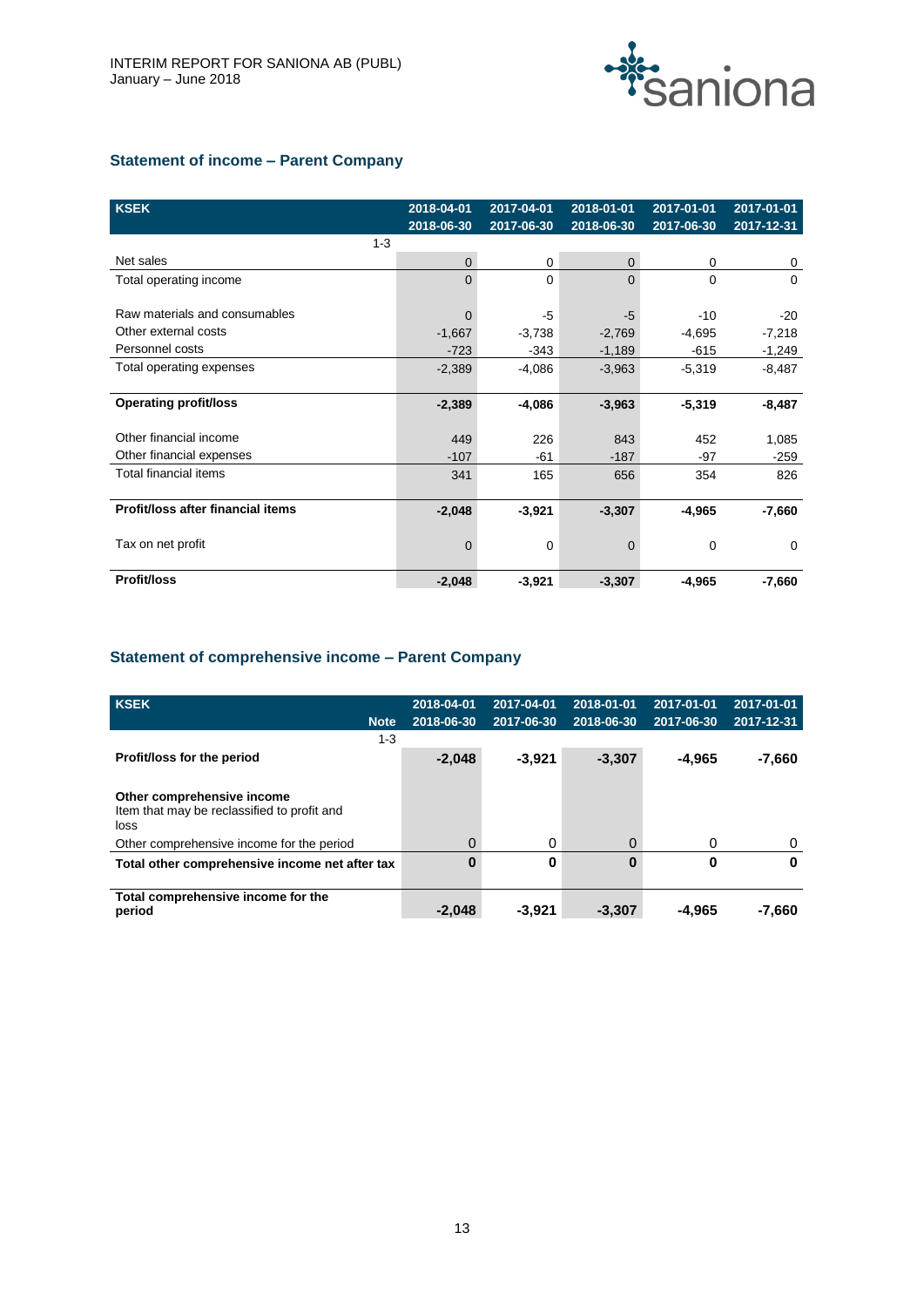

# **Balance Sheet – Parent Company**

| <b>KSEK</b>                         | <b>Note</b> | 2018-06-30 | 2017-06-30 | 2017-12-31 |
|-------------------------------------|-------------|------------|------------|------------|
| <b>ASSETS</b>                       |             |            |            |            |
| Investment in subsidiaries          |             | 11,832     | 11,832     | 11,832     |
| Investments in associated companies |             | 331        | 331        | 331        |
| <b>Financial assets</b>             |             | 12,162     | 12,162     | 12,162     |
| <b>Non-current assets</b>           |             | 12,162     | 12,162     | 12,162     |
| Receivables from group companies    |             | 96,414     | 45,508     | 69,062     |
| Other receivables                   |             | 546        | 593        | 122        |
| Prepayments and accrued income      |             | 1,753      | 303        | 95         |
| <b>Current receivables</b>          |             | 98,714     | 46,405     | 69,279     |
| Cash and cash equivalent            |             | 13,806     | 44,016     | 17,120     |
| <b>Current assets</b>               |             | 112,519    | 90,421     | 86,399     |
| <b>Total assets</b>                 |             | 124,682    | 102,583    | 98,561     |
| <b>EQUITY AND LIABILITIES</b>       |             |            |            |            |
| Restricted equity                   |             |            |            |            |
| Share capital                       | 11          | 1,122      | 1,088      | 1,088      |
| Unrestricted equity                 |             |            |            |            |
| Additional paid in capital          | 11          | 132,287    | 114,941    | 114,941    |
| Retained earnings                   |             | $-17,979$  | $-10,318$  | $-10,318$  |
| Profit for the period               |             | $-3,307$   | $-4,965$   | $-7,660$   |
| <b>Equity</b>                       |             | 112,124    | 100,746    | 98,050     |
| Convertible Ioan                    | 11          | 12,000     | 0          | 0          |
| Other payables                      |             | 558        | 1,837      | 511        |
| <b>Current liabilities</b>          |             | 12,558     | 1,837      | 511        |
| <b>Total liabilities</b>            |             | 12,558     | 1,837      | 511        |
| <b>Total equity and liabilities</b> |             | 124,682    | 102,583    | 98,561     |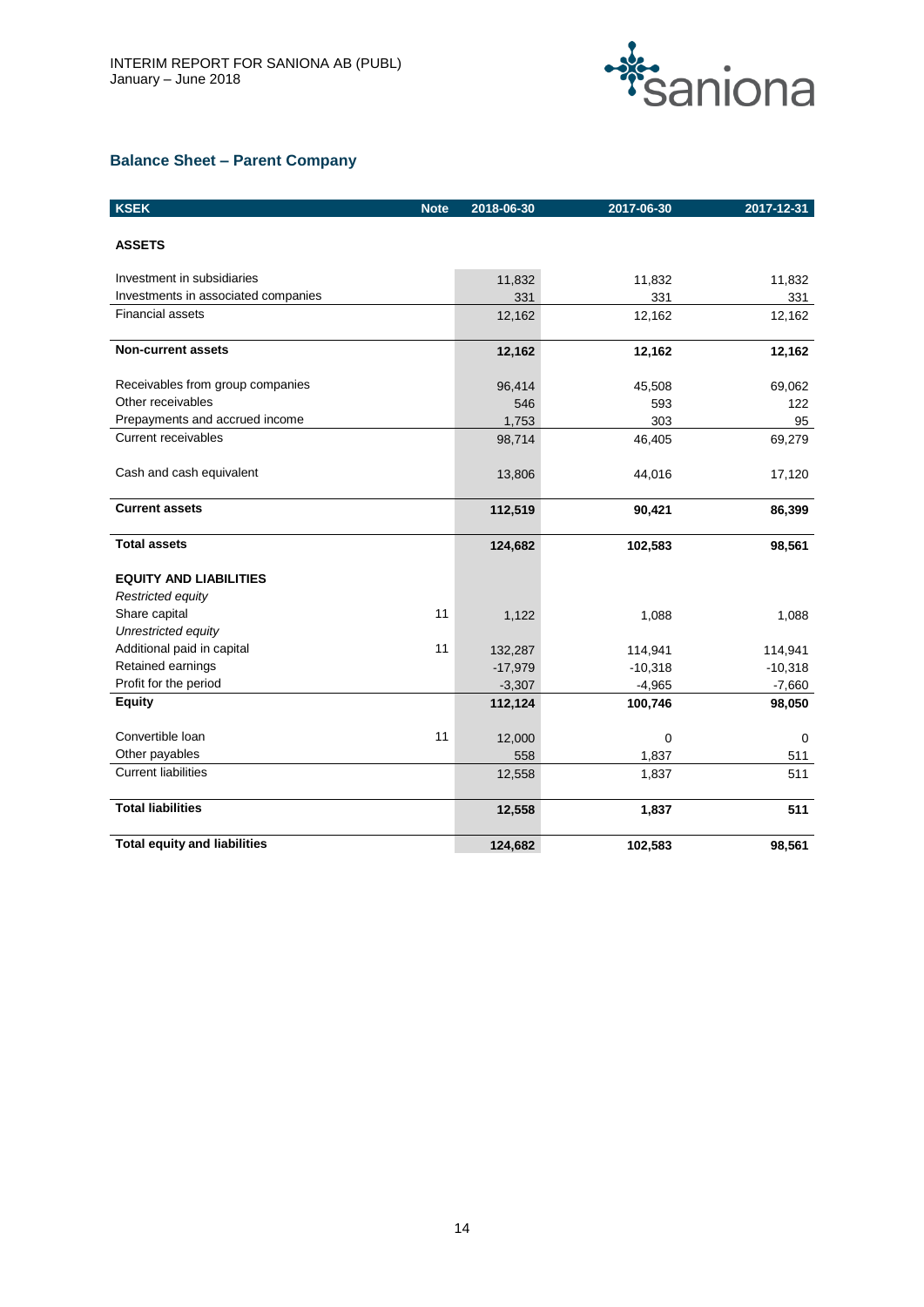

# **Notes**

# **Note 1 General Information**

Saniona AB (publ), Corporate Registration Number 556962-5345, the Parent Company and its subsidiaries, collectively the Group, is a publicly listed research and development company focused on drugs for diseases of the central nervous system, autoimmune diseases, metabolic diseases and treatment of pain. The Parent Company is a limited liability company registered in the municipality of Malmö in the county of Skåne, Sweden. The address of the head office is Baltorpvej 154, DK-2750 Ballerup, Denmark. Saniona is listed at Nasdaq Stockholm Small Cap. The Parent Company's share is traded under the ticker SANION and the ISIN code SE0005794617.

# **Note 2 Significant accounting policies**

The interim report has been prepared in accordance with IAS 34 Interim reporting. The Group applies the International Financial Reporting Standards (IFRS) and interpretations of IFRS IC as adopted by the EU, the Annual Accounts Act and the Financial Reporting Board's recommendation RFR 1, Supplementary Accounting Rules for Groups.

The condensed consolidated financial statements have been prepared under the historical cost convention, except in the case of certain financial assets and liabilities, which are measured at fair value. The condensed consolidated financial statements are presented in Swedish kronor (SEK) which is also the functional currency of the Parent Company.

The applied accounting principles are in accordance with those described in the Annual Report for 2017. More detailed information about the Group's and the Parent Company's accounting and valuation principles can be found in the Annual Report for 2017, which is available on www.saniona.com. New and amended standards and interpretations implemented as of January 1, 2018, such as IFRS 15 on revenue recognition and IFRS 9 for financial instruments, has not had any significant impact on the Group's financial statements and implementation of the new standards does not require restatement of previous periods since the effects are insignificant.

IFRS 16 Leasing will enter into force on January 1, 2019. The company does not expect the new standard to have a material effect on Saniona.

Disclosures in accordance with IAS 34 Interim Financial Reporting are presented either in the notes or elsewhere in the interim report.

# **Note 3 Financial assets and liabilities**

All financial asset and financial liabilities, except for the investment in Cadent Therapeutics as described below, are classified as 'Loans and receivables' respectively 'Other financial liabilities'. These financial instruments are measured at amortized cost and the carrying amount is a reasonable approximation of fair value. There has been no fair value adjustment of the financial assets in 2017 and 2018.

Cadent Therapeutics merged in March 2017 with Ataxion, which was formed by Saniona, Atlas Venture and the management of Ataxion in 2013 as a spin-out from Saniona. Saniona received shares in Ataxion in return for certain knowhow and patents in relation to Saniona's ataxia program. The specific assets of Saniona had a carrying and fair value amount 0 at the time of formation of Ataxion and the investments made by the other parties were insignificant. The merged company Cadent Therapeutics is today developing the Ataxia-program. Considering the significant risk and duration of the development period related to the development of pharmaceutical products, management has concluded that the future economic benefits of Saniona's investment in Cadent Therapeutics cannot be estimated with sufficient certainty until Cadent Therapeutics is sold or public listed or the project has been finalized and the necessary regulatory final approval of the product has been obtained. Accordingly, the value of Saniona's investment in Cadent Therapeutics is measured at costs since the fair value cannot be determined reliable.

# **Note 4 Segment reporting**

The Group is managed as a single business unit. The basis for identifying reportable segments is the internal reporting as reported to and followed up by the highest executive decision maker. The Group has identified the highest executive decision maker as the CEO. The internal management and reporting structure comprises only one business unit, and the Group therefore has only one operating segment, for which reason no segment information is provided.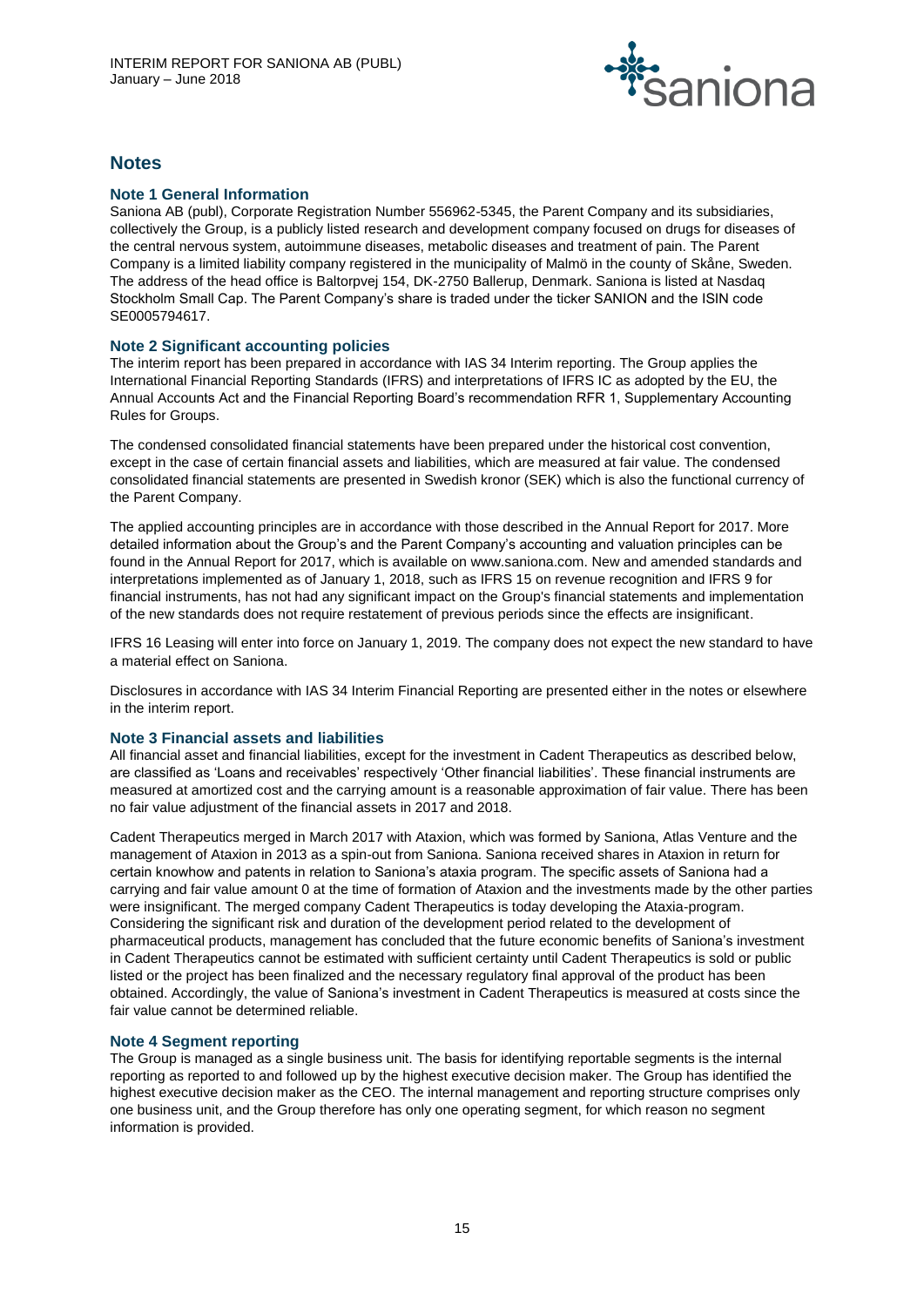

# **Note 5: Share based payments**

Share-based compensation expenses for the first half of 2018 totalled SEK 1.171 (107) thousand. The Group accounts for share-based compensation by recognizing compensation expenses related to share-based instruments granted to the management, employees and consultants in the income statement. Such compensation expenses represent the fair market values of warrants granted and do not represent actual cash expenditures.

|                               | <b>Options granted</b><br>in 2015 | Options granted<br>in 2017 | <b>Options granted</b><br>in 2018 | <b>Total</b> |
|-------------------------------|-----------------------------------|----------------------------|-----------------------------------|--------------|
| <b>Share-based payment</b>    |                                   |                            |                                   |              |
| Outstanding at 1 January 2018 | 64.000                            | 38.292                     | ۰                                 | 102.292      |
| Granted during the period     | $\overline{\phantom{0}}$          | -                          | 286,003                           | 286,003      |
| Forfeited during the period   | $\overline{\phantom{0}}$          |                            | ۰                                 |              |
| Outstanding at 30 June 2018   | 64,000                            | 38.292                     | 286,003                           | 388.295      |

If all issued warrants are exercised for subscription of new shares, the Parent Company's will issue a total of 388,295 new shares corresponding to a dilution of approximately 1.72%. The data below has been used for the calculation.

| <b>Employee incentive program</b>                     | 2015       | 2017       | 2018       |
|-------------------------------------------------------|------------|------------|------------|
| Allotted options                                      | 64,000     | 38,750     | 286,003    |
| Fair value per option (SEK)                           | 13.13      | 29.48      | 12.67      |
| Share price for underlying shares (SEK)               | 19.90      | 45.50      | 26.95      |
| Subscription price (SEK)                              | 20.72      | 41.13      | 33.60      |
| Vesting period                                        | 4 years    | 4 years    | 3 years    |
| Estimated life of the option                          | 4.50 years | 5.50 years | 6.25 years |
| Risk-free interest rate during the life of the option | 0.2257%    | $-0.0584%$ | 0.2389%    |
| Assumed volatility*                                   | 91.29%     | 76.75%     | 57.41%     |
| Expected dividends                                    | 0          | 0          |            |

*\* In 2015 and 2017, the volatility equals the historical volatility for the longest period where trading activity is available (for the period since listing at AktieTorget on April 22, 2014 to date of grant). In 2018, the volatility equals a twelve-month period.* 

Option granted in 2015 entitle the holder to acquire one new share in Saniona for a subscription price of SEK 20.72. The options are earned gradually over a period of 48 months. Holders can take advantage of assigned and earned stock options during 30 days from the day following the publication of the Group's quarterly reports, or in the case of full-year, full-year report, for the first time after publication of the quarterly report for the first quarter of 2018 and last time after publication of the quarterly report for the third quarter of 2019. A more detailed description can be found in the annual report for 2017.

Option granted in 2017 entitle the holder to acquire one new share in Saniona for a subscription price of SEK 41.13. The options are earned gradually over a period of 48 months. Holders can take advantage of assigned and earned stock options during 30 days from the day following the publication of the Group's quarterly reports, or in the case of full-year, full-year report, for the first time after publication of the quarterly report for the first quarter of 2021 and last time after publication of the quarterly report for the third quarter of 2022. A more detailed description can be found in the annual report for 2017.

Allotment of 286,003 options took place in March 2018. Option granted in 2018 entitle the holder to acquire one new share in Saniona for a subscription price of SEK 33.60. 25% of the options vested on January 19, 2018, when the holder was elected as chairman of the Board of Directors. The balance of the options is earned with 25% on each anniversary of the election as chairman of the Board of Directors over a period of 3 years. The holder can take advantage of assigned and earned stock options during 30 days from the day following the publication of the Group's quarterly reports, or in for full-year, the year-end report, the first time after publication of the quarterly report for the first quarter of 2021 and last time after publication of the quarterly report for the first quarter of 2024.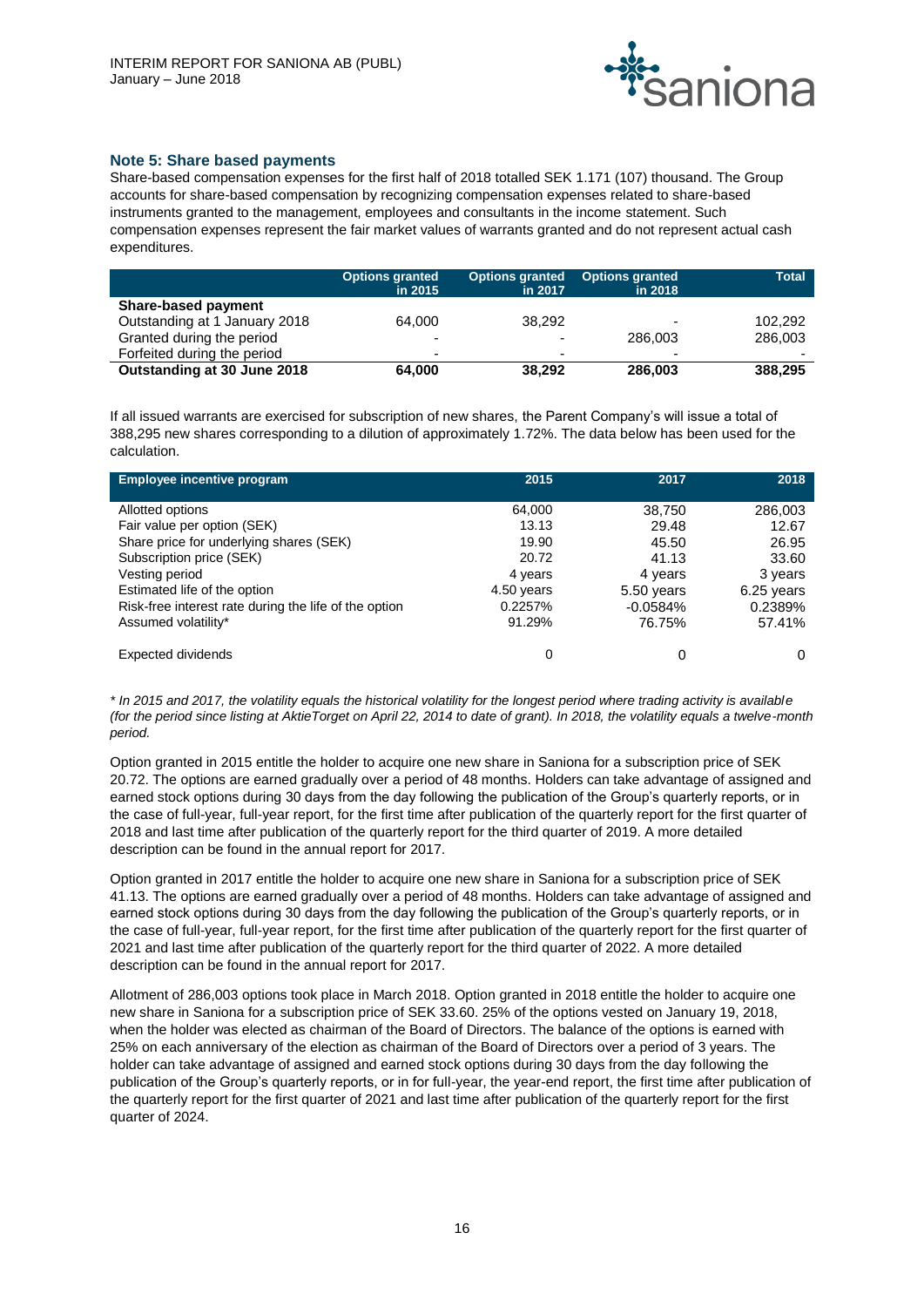

# **Note 6 Income tax and deferred tax subsidiaries in Denmark**

Tax on income for the year, consisting of the year's current tax and deferred tax, is recognized in the income statement to the extent that it relates to the income or loss for the period and in other comprehensive income or equity to the extent that it relates thereto.

The Group recognized a tax income of SEK 7,021 (4,540) thousand during the first half of 2018. This amount has been recognized under non-current tax assets in accordance to the accounting policies described below.

Under the Danish R&D tax credit scheme (Skattekreditordningen), loss-making R&D entities can obtain a tax credit which is equal to the tax value of the incurred research and development expenses. The tax credit is payable in November in the following financial year. In 2017 and 2018, the R&D expense tax-base is capped to DKK 25 million equal to a tax credit of DKK 5.5 million at a tax rate of 22%. Research and development taxcredits under the Danish R&D tax credit scheme is recognized in the income statement to the extent that it relates to the research and development expenses for the period and Saniona expects to fulfil the requirement for tax credit for the year. The tax credit under the Danish R&D tax credit scheme is recognized in the balance sheet under current tax assets if payable within 12 months and under non-current tax assets if payable after 12 months. As of June 30, 2018, the Group had SEK 7.7 million in current tax asset, which will be payable in November 2018 and SEK 7.3 million in non-current tax assets which will be payable in November 2019. As of June 30, 2017, the Group had no current tax asset and SEK 4.6 million in non-current tax asset, which will be payable in November 2018.

# **Note 7 Pledged assets and contingent liabilities**

The Group has provided a guarantee of KSEK 50 (50) to Euroclear. The Parent Company has provided a guarantee to the subsidiary Saniona A/S to ensure that Saniona A/S will be able to pay its creditors as the obligations fall due for the period until June 30, 2019. Saniona A/S had no external net debt as of June 30, 2018.

# **Note 8 Related parties**

Related parties comprise the Group's Executive Management, Board of Directors and companies within the Group. Apart from intercompany transaction and board fees as well as remuneration of management in accordance to the remuneration policy as resolved at the annual general meeting, there has been no transaction with related parties during 2017 and 2018.

# **Note 9 Investment in Scandion Oncology**

On May 3, 2017, Saniona participated in formation of a new company, Scandion Oncology A/S. The investment of KSEK 331 has been recorded in the Saniona AB's and the Groups balance sheet under Investment in associated companies. In December, Saniona announced that Scandion Oncology has raised DKK 2 million in a private placement. As of June 30, 2018, Saniona AB owns 46.55% of Scandion Oncology A/S. The remaining 53.45% of the shares are owned by the three co-founders of Scandion Oncology A/S and a group of investors participating in the private placement. Saniona Group has no further obligations toward Scandion Oncology A/S. The financial statements of Scandion Oncology A/S have not been subject to consolidation in the Group. As of June 30, 2018, Saniona does not have controlling interest in Scandion Oncology.

# **Note 10 NeuroSearch**

On July 4, 2017, Saniona acquired NeuroSearch's remaining interest in the preclinical and clinical assets, which Saniona acquired from NeuroSearch during the period 2012-2016. According to the previous agreements, Saniona was obliged to pay NeuroSearch a milestone payment of EUR 400,000 when the first preclinical program was tested in humans. In addition, Saniona was obliged to pay royalties on its product sales or a percentage of its licensing income in relation to the acquired clinical assets including the clinical development compounds, tesofensine and NS2359. According to the new agreement, Saniona has paid NeuroSearch a onetime cash payment of DKK 5.5 million. Following this, Saniona has no additional payment obligations to NeuroSearch. Saniona estimates that the onetime cash payment of DKK 5.5 million would have been payable to NeuroSearch with a four-year period under the previous agreements. Therefore, the amount will be expensed over a four-year period starting July 1, 2017. In 2018 the onetime cash payment has been expensed with DKK 0.7 million (SEK 0.9 million) and as June 30, 2018, the recorded value of the asset is DKK 3.4 million (SEK 4.8 million).

# **Note 11 Convertible loan**

Saniona entered into a convertible notes funding agreement with Nice & Green S.A on December 29, 2017. Under the terms of the agreement, Nice & Green has committed to subscribe up to SEK 72 million in convertible notes in 12 individual tranches of SEK 6 million each over a 12-month period subject to prolongation by Saniona. Saniona has the right to extend the convertible notes funding agreement with Nice & Green for an additional SEK 72 million with the same terms, totalling SEK 144 million over a two-year period.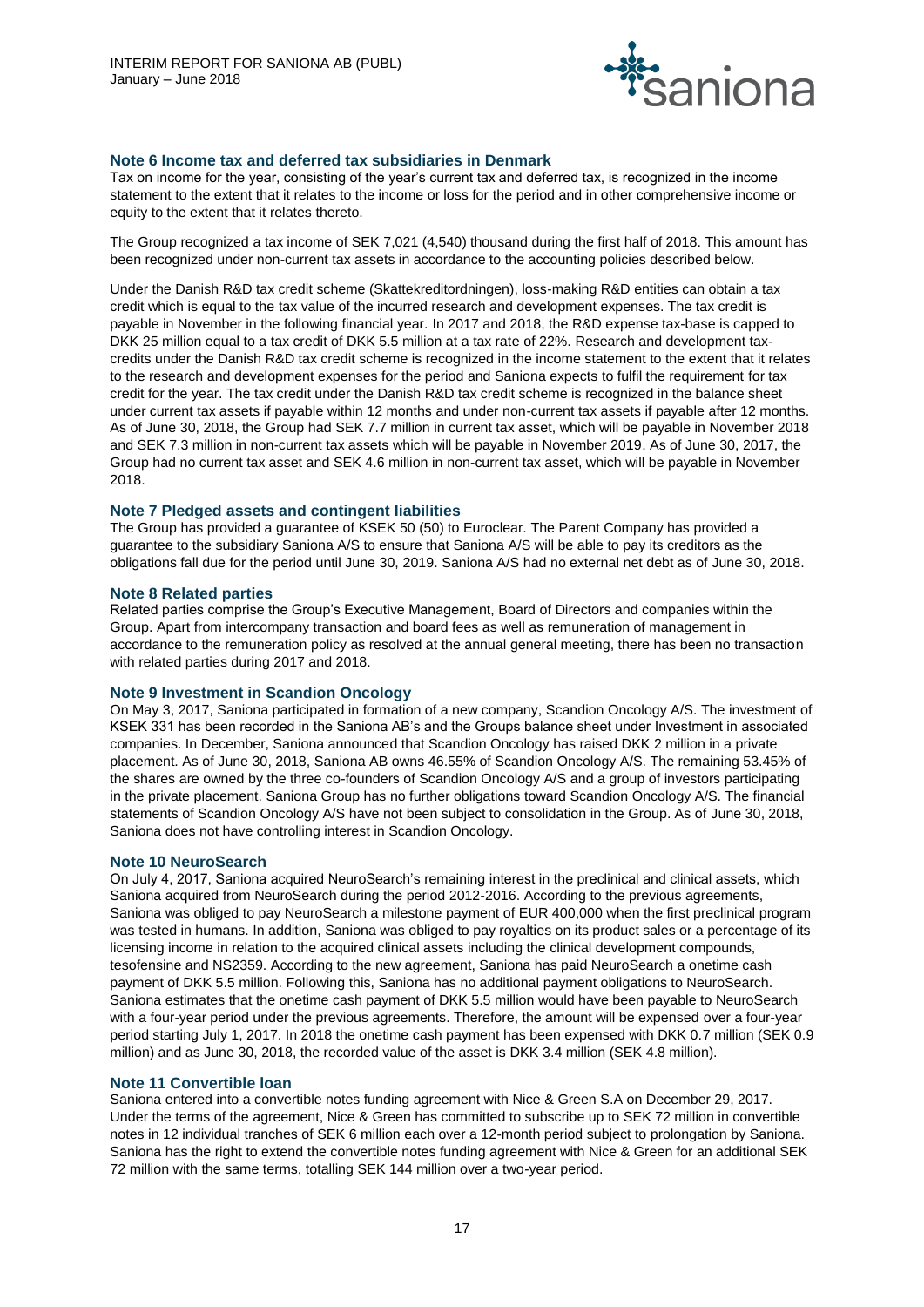

The convertible notes will bear no interest and will mature 12 months from the date issued. Unless an event of default occurs, the non-converted convertible notes will be converted to shares or reimbursed in cash at Saniona's discretion at the maturity date. Nice & Green will have the right to request conversion of the convertible notes at any time during a period of 12 months following the issue of the respective tranche. To the extent Nice & Green has not requested conversion at the end of the respective conversion period, Saniona will have the right to request conversion. The pricing of the shares will be determined as 92% of the lowest daily volume-weighted average share price (VWAP) of the five trading days prior to the date on which Nice & Green has sent a conversion notice to Saniona. Upon each request for conversion, Saniona has the right to instead of effectuating conversion, pay a cash amount to Nice & Green. The cash amount to be paid in case Saniona utilizes this right, will be calculated as V/0.97 where V is the nominal amount of the convertible note for which Saniona choses to effect cash payment. For further details, please see Saniona's press release dated December 29, 2017.

In the first six month of 2018, Saniona has drawn five tranches totalling SEK 30 million of which SEK 18 million has been converted to shares by Nice & Green as of June 30, 2018. The converted amount of SEK 18 million is taken to equity after deducting expenses relating to capital increase totalling KSEK 619.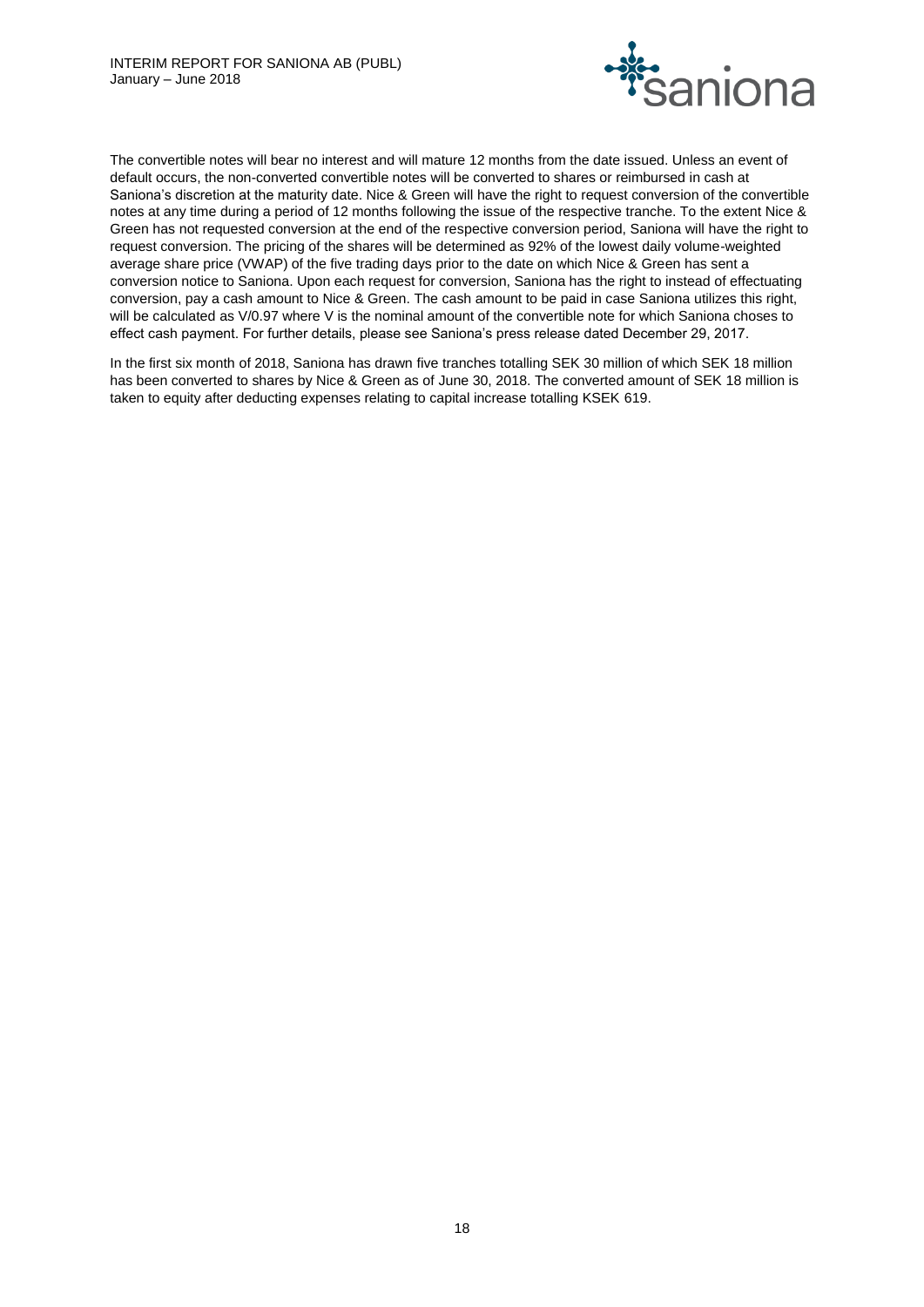

# **Business terms - glossary**

#### **Alzheimer's disease**

A chronic neurodegenerative disease that usually starts slowly and gets worse over time and accounts for 60% to 70% of cases of dementia. As the disease advances, symptoms can include problems with language, disorientation (including easily getting lost), mood swings, loss of motivation, not managing self-care, and behavioural issues. Gradually, body functions are lost, ultimately leading to death. The cause for most Alzheimer's cases is still mostly unknown except for 1% to 5% of cases where genetic differences have been identified. Several competing hypotheses exist trying to explain the cause of the disease.

## **Ataxia**

A neurological sign consisting of lack of voluntary coordination of muscle movements. Ataxia is a non-specific clinical manifestation implying dysfunction of the parts of the nervous system that coordinate movement, such as the cerebellum. Several possible causes exist for these patterns of neurological dysfunction and they can be mild and short term or be symptoms of sever chronic diseases such as Friedreich's ataxia, which is an autosomal recessive inherited disease that causes progressive damage to the nervous system which manifests in initial symptoms of poor coordination that progresses until a wheelchair is required for mobility.

## **Atlas Venture**

Atlas Venture Inc.

#### **BenevolentAI**

BenevolentAI acquired Proximagen Ltd. in Q1 2017.

## **Boehringer Ingelheim**

Boehringer Ingelheim GmbH.

## **Cadent Therapeutics**

Cadent Therapeutics was established in March 2017 through a merger between Saniona's spin-out company, Ataxion, and Luc Therapeutics.

#### **Cocaine addiction**

The compulsive craving for use of cocaine despite adverse consequences.

#### **CNS**

Central Nervous System, a part of the nervous system consisting of the brain and spinal cord.

#### **Chronic itching**

Chronic itching (also known as pruritus) is defined as an unpleasant sensation that provokes the desire to scratch. Prolonged itching and scratching may increase the intensity of the itch and lead to skin injury, infection and scarring. The possible causes are numerous and include dry skin, skin disorders such as eczema and psoriasis, infections such as chicken pox and scabies, underlying illness such liver disease, kidney failure and cancers, nerve disorders such as multiple sclerosis and diabetes mellitus, and allergic diseases including allergic reactions to medications such as antibiotics and chemotherapy. For some patients, there's no known cause. Chronic itching ranges in intensity from a mild annoyance to a disabling condition. The constant need to scratch can be as debilitating as chronic pain. Depending on the underlying cause, the current treatment options include moisturizing cream, antihistamines, corticosteroids, local anaesthetics, calcineurin inhibitors and antidepressants. Many patients experience only a partial relief whereas others have no relief from existing treatment options.

#### **CTA**

Clinical Trial Application which a pharmaceutical company file to EMA to obtain permission to ship and test an experimental drug in Europe before a marketing application for the drug has been approved. The approved application is called an Investigational New Drug (IND) in the US.

# **EMA**

European Medicines Agency

#### **Essential tremor**

Essential tremor is the most common movement disorder with a prevalence of 4% in persons age 40 and older and considerably higher among persons in their 60s, 70s, 80s and 90s. It typically involves a tremor of the arms, hands or fingers but sometimes involving the head, vocal cords or other body parts during voluntary movements such as eating and writing. Although essential tremor is often mild, people with severe tremor have difficulty performing many of their routine activities of daily living.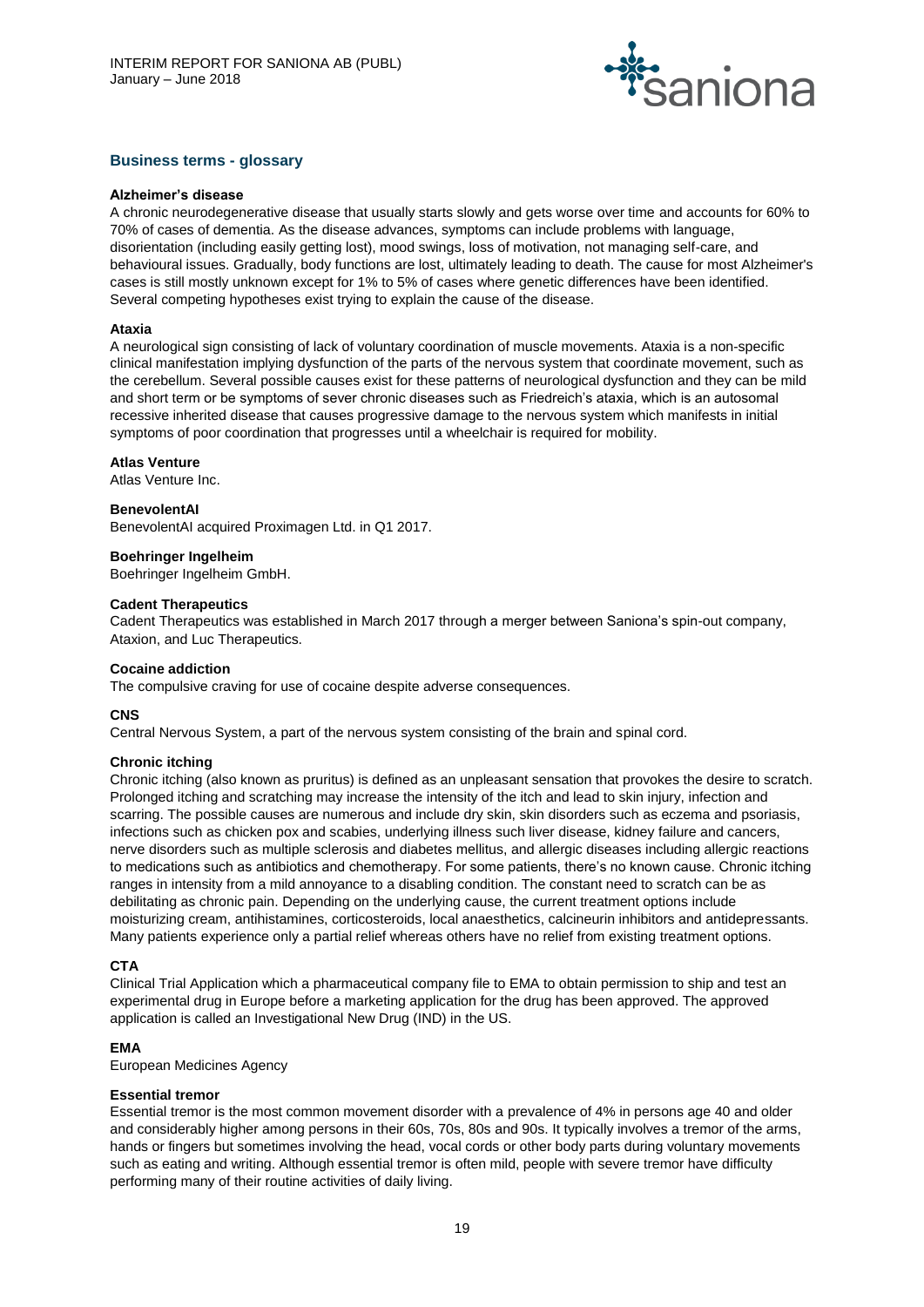

# **FDA**

US Food and Drug Administration

## **GABA-A α2/α3 program**

A small molecule program which is designed to positively modulate (PAM) GABA-A α2 and GABA-A α3 ion channels, which are expressed in various central and peripheral neurons and are believed to be key mediator in the control of pain signalling and the control of anxiety.

## **IK program**

A small molecule program which is designed to block (antagonize) IK channels, which are expressed by immune cells and believed to be key mediator of inflammation in auto inflammatory diseases such as inflammatory bowel disease, multiple sclerosis and Alzheimer's' disease.

## **IND**

Investigational New Drug is a program by which a pharmaceutical company obtains permission to ship and test an experimental drug in the U.S. before a marketing application for the drug has been approved. In Europe, the application is called a Clinical Trial Application (CTA).

## **Ion channel**

Channels or pores in cell membranes which is made up of unique protein classes. Ion channels controls muscles and nerves and are central to the function of the body by governing the passage of charged ions across cell membranes.

## **Ion channel modulators**

A drug which modulates the function of ion channels by blocking or opening ion channels or by decreasing or increasing throughput of ion channels. Agonists opens ion channels, Antagonists blocks ion channels, PAMs (Positive Allosteric Modulators) increase throughput whereas NAMs (Negative Allosteric Modulators) decrease throughput of ion channels.

## **Major Depressive Disorders**

A mental disorder characterized by a pervasive and persistent low mood that is accompanied by low self-esteem and by a loss of interest or pleasure in normally enjoyable activities.

#### **Medix**

Productos Medix, S.A de S.V.

#### **Multiple sclerosis**

A demyelinating disease in which the insulating covers of nerve cells in the brain and spinal cord are damaged by the immune system. This damage disrupts the ability of parts of the nervous system to communicate, resulting in a wide range of signs and symptoms including physical, mental, and sometimes psychiatric problems.

#### **Neuropathic pain**

Pain caused by damage or disease affecting the somatosensory nervous system. Central neuropathic pain is found in spinal cord injury, multiple sclerosis, and some strokes. Aside from diabetes (diabetic neuropathy) and other metabolic conditions, the common causes of painful peripheral neuropathies are herpes zoster infection, HIV-related neuropathies, nutritional deficiencies, toxins, remote manifestations of malignancies, immune mediated disorders and physical trauma to a nerve trunk. Neuropathic pain is also common in cancer as a direct result of cancer on peripheral nerves (*e.g.*, compression by a tumour), or as a side effect of chemotherapy, radiation injury or surgery. Neuropathic pain is often chronic and very difficult to manage with some 40-60% of people achieving only partial relief.

#### **NS2359**

A triple monoamine reuptake inhibitor, which blocks the reuptake of dopamine, norepinephrine, and serotonin in a similar manner to cocaine. However, NS2359 dissociates slowly from these transporters and has a long human half-life (up to 10 days) which makes frequent dosing unnecessary. NS2359's pharmacological profile means that it may be able to reduce cocaine withdrawal symptoms, reduce cocaine craving and reduce cocaine-induced euphoria. In preclinical trials, NS2359 has been shown to reduce the reinforcing effects of cocaine and may have effects on cue induced drug craving. Furthermore, human trials with NS2359 have shown that NS2359 has little or no abuse potential and does not have adverse interactions with cocaine. Thus, NS2359 is a promising clinical candidate for the treatment of cocaine dependence.